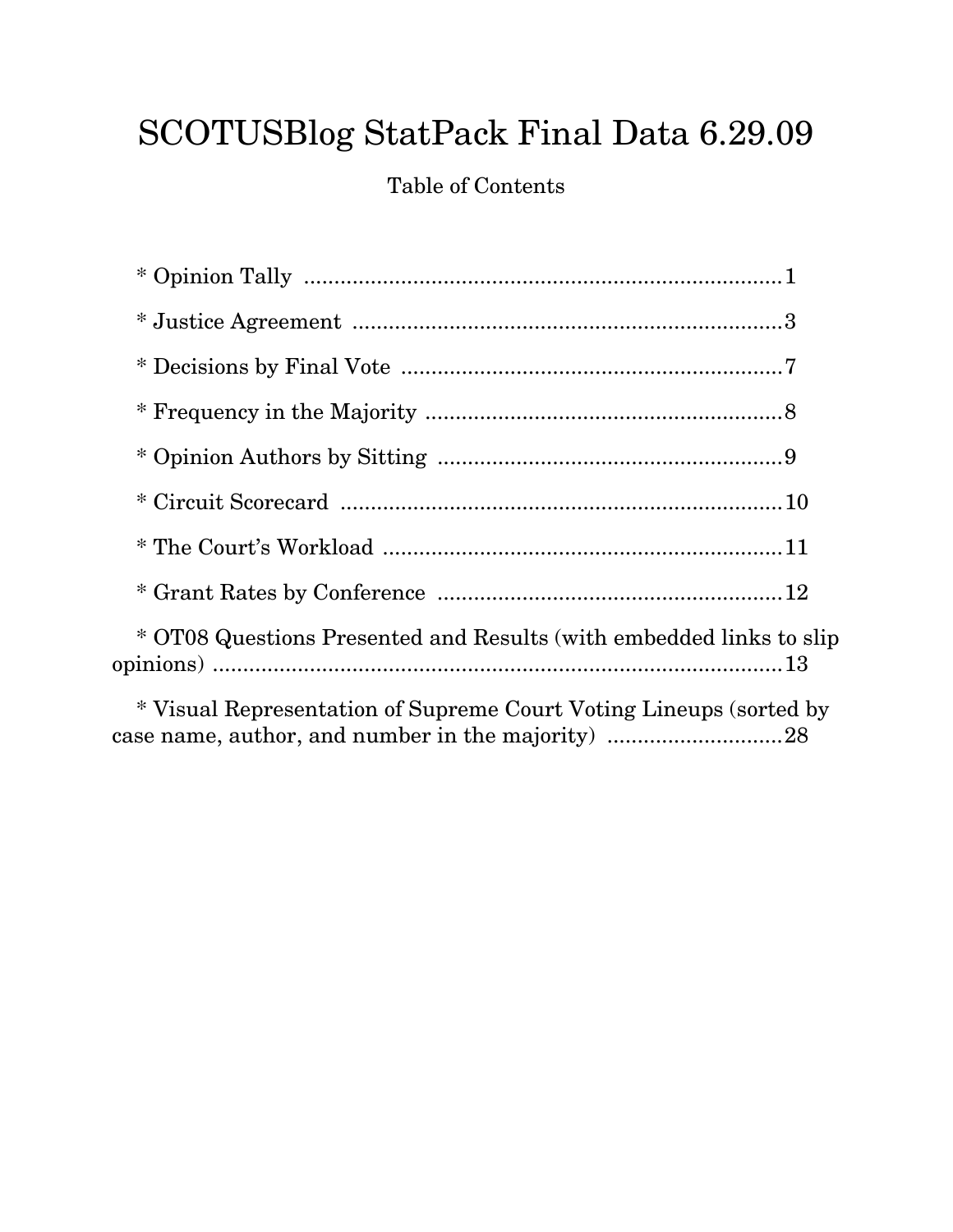|                                                                                             | SUMMARY INFORMATION REGARDING THE TERM |                |                         |                            |                |                           |                |                                 |                |                |   |
|---------------------------------------------------------------------------------------------|----------------------------------------|----------------|-------------------------|----------------------------|----------------|---------------------------|----------------|---------------------------------|----------------|----------------|---|
| <b>Status of Cases</b>                                                                      |                                        |                |                         |                            |                |                           |                |                                 |                |                |   |
|                                                                                             |                                        |                |                         |                            |                |                           |                |                                 |                |                |   |
| Granted but dismissed                                                                       |                                        | 3              |                         | Argued, not decided        |                | 1                         |                |                                 | Decided        | 79             |   |
|                                                                                             |                                        |                |                         |                            |                |                           |                |                                 |                |                |   |
| Decided Cases: Method of Disposition                                                        |                                        |                |                         |                            |                |                           |                |                                 |                |                |   |
| After argument and by                                                                       |                                        | 74             |                         | After argument and without |                |                           | 1              |                                 | On the         | $\overline{4}$ |   |
| signed opinion                                                                              |                                        |                |                         | signed opinion             |                |                           |                |                                 | briefs         |                |   |
| <b>Splits in Decided Cases</b>                                                              |                                        |                |                         |                            |                |                           |                |                                 |                |                |   |
| Unanimous                                                                                   | 15                                     |                | $9-0$                   | 11                         |                | $8 - 1$                   | $\overline{4}$ |                                 |                |                |   |
| $7-2$                                                                                       | 13                                     |                | $6-3$                   | 13                         |                | $5-4$                     | 23             |                                 |                |                |   |
|                                                                                             |                                        |                |                         |                            |                |                           |                |                                 |                |                |   |
| <b>Treatment of the Lower Court</b>                                                         |                                        |                |                         |                            |                |                           |                |                                 |                |                |   |
| Lower court reversed<br>or vacated                                                          |                                        | 59             | Lower court<br>affirmed |                            | 16             | Lower court reversed or   |                | vacated in part and affirmed in | 3              | Other          | 1 |
|                                                                                             |                                        |                |                         |                            |                |                           |                |                                 |                |                |   |
|                                                                                             |                                        |                |                         |                            |                | <b>OPINION AUTHORSHIP</b> |                |                                 |                |                |   |
|                                                                                             |                                        |                |                         |                            |                |                           |                |                                 |                |                |   |
| Opinion Authorship: Total Number of Opinions                                                |                                        |                |                         |                            |                |                           |                |                                 |                |                |   |
| Roberts                                                                                     | 17                                     | <b>Stevens</b> | 29                      | Scalia                     | 21             | Kennedy                   | 14             | Souter                          | 21             |                |   |
| Thomas                                                                                      | 20                                     | Ginsburg       | 18                      | Breyer                     | 29             | Alito                     | 22             |                                 |                |                |   |
| Opinion Authorship: Majority Opinions (including Unanimous Opinions, excluding Pluralities) |                                        |                |                         |                            |                |                           |                |                                 |                |                |   |
| Per Curiam                                                                                  | 5                                      | Roberts        | 8                       | <b>Stevens</b>             | 9              | Scalia                    | 11             | Kennedy                         | 6              |                |   |
| $_{\text{Souter}}$                                                                          | 8                                      | Thomas         | 9                       | Ginsburg                   | $\overline{7}$ | <b>Breyer</b>             | 8              | Alito                           | $\overline{7}$ |                |   |
|                                                                                             |                                        |                |                         |                            |                |                           |                |                                 |                |                |   |
| Opinion Authorship: Plurality or Plurality-Like Opinions                                    |                                        |                |                         |                            |                |                           |                |                                 |                |                |   |
| Per Curiam                                                                                  | $\overline{0}$                         | Roberts        | $\mathbf{0}$            | Stevens                    | $\mathbf{0}$   | Scalia                    | $\mathbf{0}$   | Kennedy                         | 1              |                |   |
| Souter                                                                                      | $\overline{0}$                         | Thomas         | $\overline{0}$          | Ginsburg                   | $\overline{0}$ | <b>Breyer</b>             | $\theta$       | Alito                           | $\Omega$       |                |   |
|                                                                                             |                                        |                |                         |                            |                |                           |                |                                 |                |                |   |
| <b>Opinion Authorship: Concurring Opinions</b>                                              |                                        |                |                         |                            |                |                           |                |                                 |                |                |   |
| Roberts                                                                                     | 4                                      | <b>Stevens</b> | 5                       | Scalia                     | 7              | Kennedy                   | 4              | Souter                          | $\overline{2}$ |                |   |
| Thomas                                                                                      | 5                                      | Ginsburg       | $\overline{2}$          | <b>Breyer</b>              | 8              | Alito                     | 9              |                                 |                |                |   |
| <b>Opinion Authorship: Dissenting Opinions</b>                                              |                                        |                |                         |                            |                |                           |                |                                 |                |                |   |
| Roberts                                                                                     | $\bf 5$                                | Stevens        | 15                      | Scalia                     | 3              | Kennedy                   | 3              | Souter                          | 11             |                |   |
| Thomas                                                                                      | 6                                      | Ginsburg       | 9                       | <b>Breyer</b>              | 13             | Alito                     | 6              |                                 |                |                |   |
|                                                                                             |                                        |                |                         |                            |                |                           |                |                                 |                |                |   |
| Opinion Authorship: Unanimous Majority Opinions                                             |                                        |                |                         |                            |                |                           |                |                                 |                |                |   |
| Per Curiam                                                                                  | 1                                      | Roberts        | $\boldsymbol{0}$        | Stevens                    | $\mathbf{0}$   | Scalia                    | 1              | Kennedy                         | $\mathbf{0}$   |                |   |
| Souter                                                                                      | $\overline{\mathbf{3}}$                | Thomas         | $\overline{2}$          | Ginsburg                   | 3              | <b>Brever</b>             | $\mathfrak{D}$ | Alito                           | 3              |                |   |
|                                                                                             |                                        |                |                         |                            |                | <b>DISSENTING VOTES</b>   |                |                                 |                |                |   |
|                                                                                             |                                        |                |                         |                            |                |                           |                |                                 |                |                |   |
| <b>Dissenting Votes: Total Number</b>                                                       |                                        |                |                         |                            |                |                           |                |                                 |                |                |   |
| Roberts                                                                                     | 15                                     | Stevens        | 28                      | Scalia                     | 13             | Kennedy                   | 6              | Souter                          | $25\,$         |                |   |
| Thomas                                                                                      | 15                                     | Ginsburg       | 24                      | <b>Breyer</b>              | 20             | Alito                     | 15             |                                 |                |                |   |

| Dissenting Votes: Number of Times the only Dissenter in a Case |  |                    |  |        |  |         |  |        |  |  |
|----------------------------------------------------------------|--|--------------------|--|--------|--|---------|--|--------|--|--|
| Roberts                                                        |  | Stevens            |  | Scalia |  | Kennedy |  | Souter |  |  |
| Thomas                                                         |  | $\sim$<br>Ginsburg |  | Brever |  | Alito   |  |        |  |  |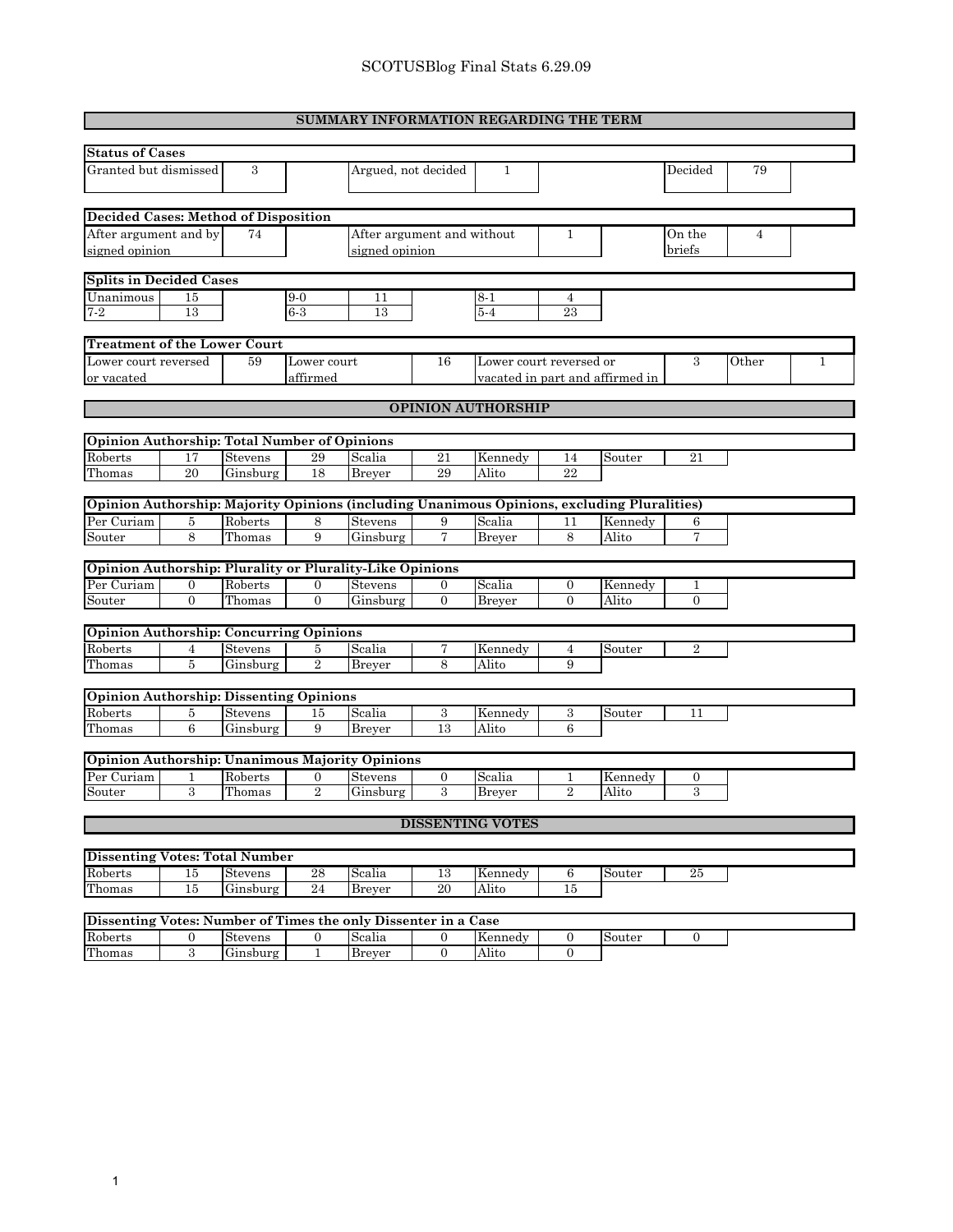#### **FIVE-TO-FOUR CASES**

**Number of cases (entirely 5-4 or 5-4 on a major issue)** 23

| <b>Five to Four Cases: Alignments</b>         |    | $\overline{5}$ -4 Cases:                                |  |  |  |  |
|-----------------------------------------------|----|---------------------------------------------------------|--|--|--|--|
| Roberts, Scalia, Kennedy, Thomas, Alito       |    | 14 Penn, Ashcroft, Bartlett, District Attorney's Office |  |  |  |  |
|                                               |    | FCC, Gross, Herring, Horne, Montejo, Ricci, Summers     |  |  |  |  |
| Ginsburg, Stevens, Souter, Breyer, Kennedy    | 5. | Altria. Caperton, Corley, Haywood, Denedo               |  |  |  |  |
| Ginsburg, Stevens, Souter, Breyer, Scalia     |    | Spears, Cuomo                                           |  |  |  |  |
| Ginsburg, Stevens, Souter, Scalia, Thomas     |    | Arizona v. Gant, Melendez-Diaz                          |  |  |  |  |
| Ginsburg, Stevens, Souter, Brever, Thomas     |    | Atlantic Sounding                                       |  |  |  |  |
| Ginsburg, Stevens, Breyer, Kennedy, Alito     |    | Oregon v. Ice                                           |  |  |  |  |
| Ginsburg, Souter, Kennedy, Scalia, Thomas     |    | Vaden                                                   |  |  |  |  |
|                                               |    |                                                         |  |  |  |  |
| Five-to-Four Cases: Authorship of the Opinion |    |                                                         |  |  |  |  |

| <u>Frive-to-Four Cases: Authorship of the Opinion</u> |  |          |  |        |  |                       |  |        |  |  |
|-------------------------------------------------------|--|----------|--|--------|--|-----------------------|--|--------|--|--|
| Roberts                                               |  | Stevens  |  | Scalia |  | Kennedy               |  | Souter |  |  |
| Thomas                                                |  | Ginsburg |  | Brever |  | $\mathbf{r}$<br>Alıto |  |        |  |  |

| Five-to-Four Cases: Membership in the Majority |   |          |     |        |  |         |  |        |  |  |
|------------------------------------------------|---|----------|-----|--------|--|---------|--|--------|--|--|
| Roberts                                        |   | Stevens  | . . | Scalia |  | Kennedy |  | Souter |  |  |
| Thomas                                         | ᆂ | Ginsburg |     | Brever |  | -Alite  |  |        |  |  |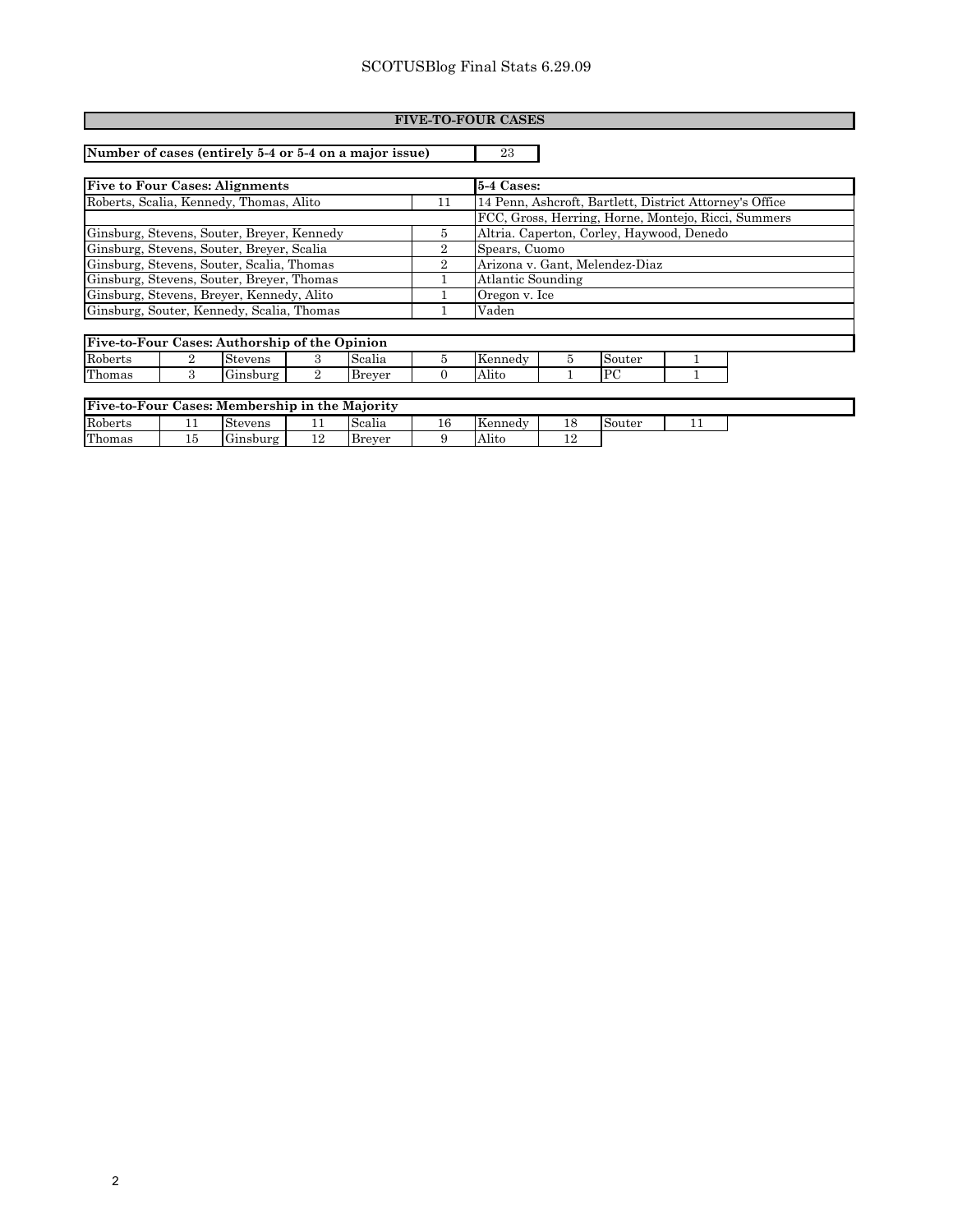|                           |               | <b>Stevens</b> | <b>Scalia</b> | Ken | <b>Sout</b> | <b>Thom</b> | Gins       | <b>Breyer</b> | <b>Alito</b> | <b>Total Cases</b> |
|---------------------------|---------------|----------------|---------------|-----|-------------|-------------|------------|---------------|--------------|--------------------|
|                           |               | 43%            | 81%           | 78% | 48%         | 73%         | 42%        | 52%           | 85%          | 79                 |
|                           |               | 44%            | 85%           | 84% | 52%         | 76%         | 48%        | 61%           | 89%          |                    |
|                           | <b>CJ Rob</b> | 51%            | 87%           | 86% | 57%         | 82%         | 53%        | 66%           | 92%          |                    |
|                           |               | 49%            | 13%           | 14% | 43%         | 18%         | 47%        | 34%           | 8%           |                    |
|                           |               |                | 39%           | 51% | 80%         | 35%         | 81%        | 76%           | 37%          | 79                 |
|                           |               |                | 44%           | 57% | 85%         | 39%         | 86%        | 78%           | 42%          |                    |
|                           |               | <b>Stevens</b> | 48%           | 59% | 87%         | 46%         | 86%        | 81%           | 48%          |                    |
|                           |               |                | 52%           | 41% | 13%         | 54%         | 14%        | 19%           | 52%          |                    |
|                           |               |                |               | 72% | 52%         | 78%         | 47%        | 48%           | 77%          | 79                 |
|                           |               |                |               | 78% | 56%         | 86%         | 52%        | 57%           | 84%          |                    |
|                           |               |                | <b>Scalia</b> | 81% | 59%         | 87%         | 56%        | 61%           | 87%          |                    |
| <b>Key</b>                |               |                |               | 19% | 41%         | 13%         | 44%        | 39%           | 13%          |                    |
| <b>Full Agreement</b>     |               |                |               |     | 58%         | 66%         | 58%        | 63%           | 76%          | 79                 |
| Agree in Part OR All      |               |                |               |     | 63%         | 73%         | 65%        | 75%           | 84%          |                    |
| In Part, All, OR Judgment |               |                |               | Ken | 66%         | 80%         | 67%        | 77%           | 87%          |                    |
| <b>Disagree</b>           |               |                |               |     | 34%         | 20%         | 33%        | 23%           | 13%          |                    |
|                           |               |                |               |     |             | 43%         | 84%        | 67%           | 39%          | 79                 |
|                           |               |                |               |     |             | 49%         | 84%        | 75%           | 44%          |                    |
|                           |               |                |               |     | <b>Sout</b> | 57%         | 86%        | <b>77%</b>    | 51%          |                    |
|                           |               |                |               |     |             | 43%         | 14%        | 23%           | 49%          |                    |
|                           |               |                |               |     |             |             | 38%        | 43%           | 76%          | 79                 |
|                           |               |                |               |     |             |             | 47%        | 51%           | 81%          |                    |
|                           |               |                |               |     |             | <b>Thom</b> | 53%        | 58%           | 85%          |                    |
|                           |               |                |               |     |             |             | <b>47%</b> | 42%           | 15%          |                    |
|                           |               |                |               |     |             |             |            | 70%           | 38%          | 79                 |
|                           |               |                |               |     |             |             |            | 78%           | 47%          |                    |
|                           |               |                |               |     |             |             | Gins       | 81%           | 53%          |                    |
|                           |               |                |               |     |             |             |            | 19%           | 47%          |                    |
|                           |               |                |               |     |             |             |            |               | 51%          | 79                 |
|                           |               |                |               |     |             |             |            |               | 62%          |                    |
|                           |               |                |               |     |             |             |            | <b>Breyer</b> | 66%          |                    |
|                           |               |                |               |     |             |             |            |               | 34%          |                    |
|                           |               |                |               |     |             |             |            |               | <b>Alito</b> | 79                 |

#### **SCOTUSblog Agreement Stats for OT08 - FINAL (6/29/09)**

| Kev                       |  |  |  |  |  |  |  |  |
|---------------------------|--|--|--|--|--|--|--|--|
| <b>Full Agreement</b>     |  |  |  |  |  |  |  |  |
| Agree in Part OR All      |  |  |  |  |  |  |  |  |
| In Part, All, OR Judgment |  |  |  |  |  |  |  |  |
| <b>Disagree</b>           |  |  |  |  |  |  |  |  |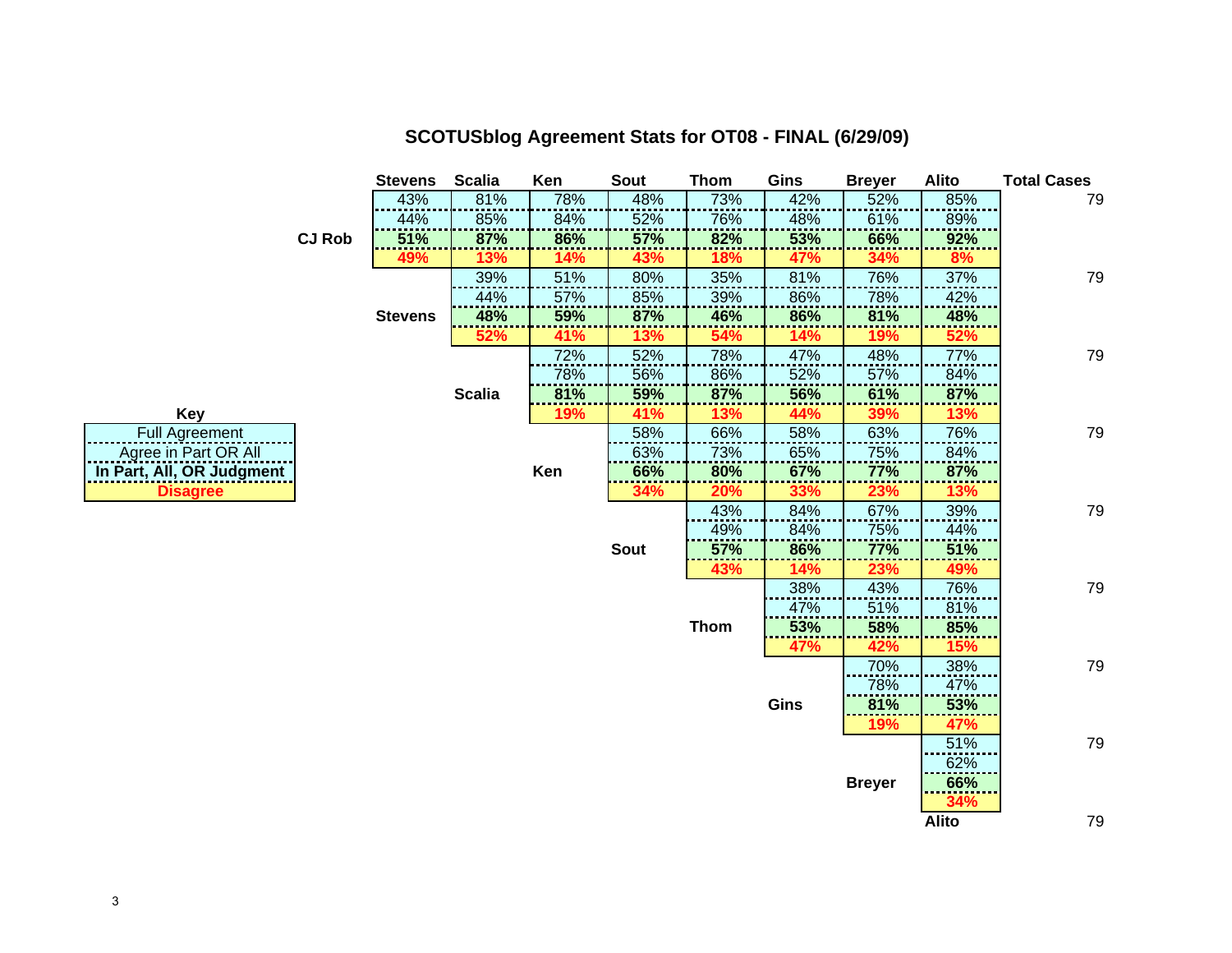

#### **SCOTUSblog Agreement Stats for OT08 - FINAL (6/29/09)**

**Ke**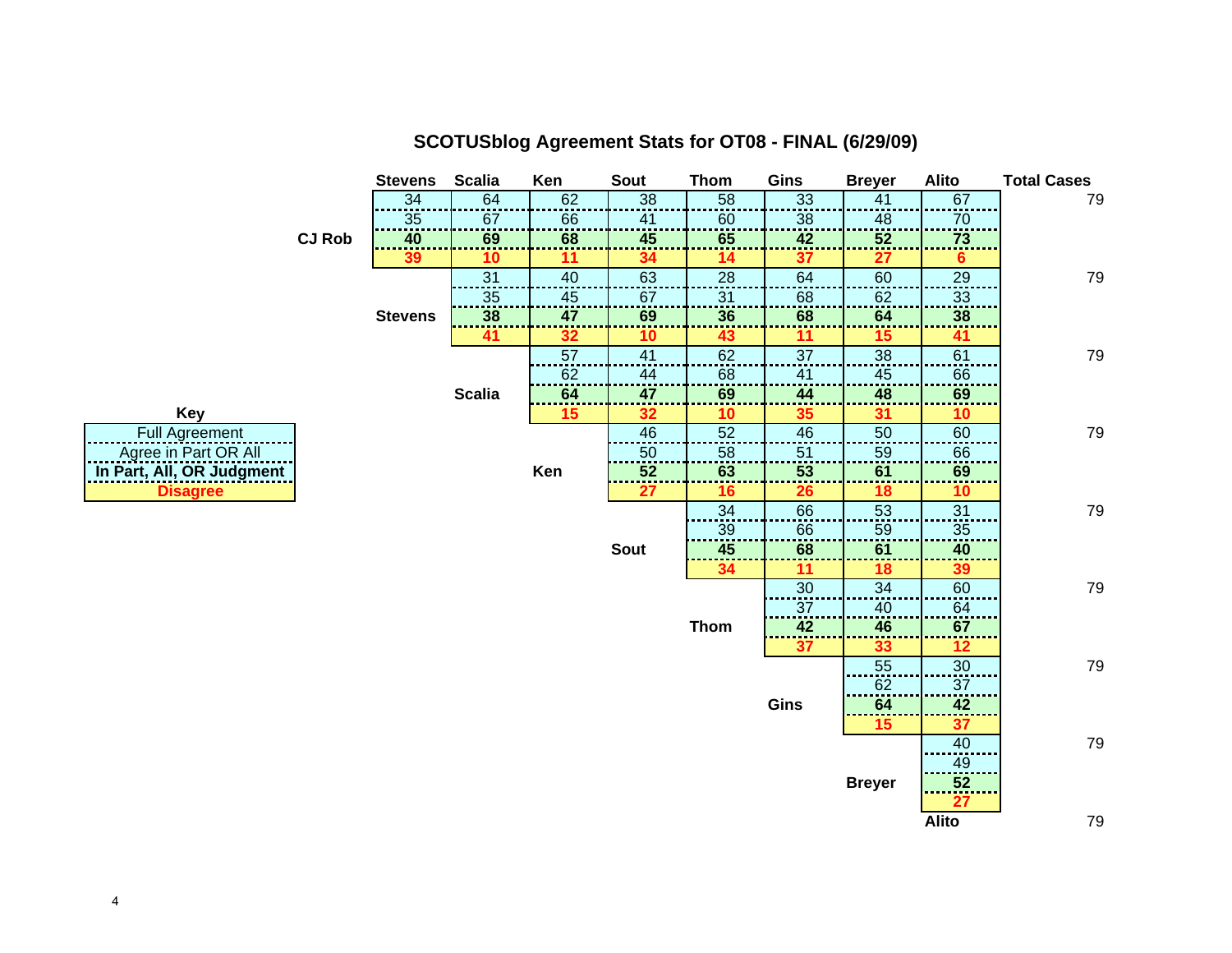|                           |               | <b>Stevens</b> | <b>Scalia</b> | Ken | Sout        | <b>Thom</b> | Gins | <b>Breyer</b> | Alito        | <b>Total Cases</b> |
|---------------------------|---------------|----------------|---------------|-----|-------------|-------------|------|---------------|--------------|--------------------|
|                           |               | 17%            | 75%           | 68% | 28%         | 66%         | 17%  | 32%           | 85%          | 53                 |
|                           |               | 19%            | 79%           | 75% | 32%         | 68%         | 25%  | 45%           | 89%          |                    |
|                           | <b>CJ Rob</b> | 26%            | 81%           | 79% | 36%         | 74%         | 30%  | 49%           | 89%          |                    |
|                           |               | 74%            | 19%           | 21% | 64%         | 26%         | 70%  | 51%           | 11%          |                    |
|                           |               |                | 15%           | 28% | 74%         | 11%         | 74%  | 66%           | 15%          | 53                 |
|                           |               |                | 21%           | 38% | 79%         | 15%         | 79%  | 70%           | 21%          |                    |
|                           |               | <b>Stevens</b> | 23%           | 40% | 81%         | 19%         | 79%  | 72%           | 23%          |                    |
|                           |               |                | <b>77%</b>    | 60% | 19%         | 81%         | 21%  | 28%           | 77%          |                    |
|                           |               |                |               | 62% | 34%         | 74%         | 25%  | 30%           | 75%          | 53                 |
|                           |               |                |               | 70% | 40%         | 81%         | 32%  | 42%           | 79%          |                    |
|                           |               |                | <b>Scalia</b> | 72% | 40%         | 81%         | 34%  | 42%           | 81%          |                    |
| <b>Key</b>                |               |                |               | 28% | 60%         | 19%         | 66%  | 58%           | 19%          |                    |
| <b>Full Agreement</b>     |               |                |               |     | 43%         | 55%         | 42%  | 49%           | 72%          | 53                 |
| Agree in Part OR All      |               |                |               |     | 49%         | 64%         | 49%  | 66%           | 81%          |                    |
| In Part, All, OR Judgment |               |                |               | Ken | 49%         | 70%         | 51%  | 66%           | 81%          |                    |
| <b>Disagree</b>           |               |                |               |     | 51%         | 30%         | 49%  | 34%           | 19%          |                    |
|                           |               |                |               |     |             | 26%         | 77%  | 57%           | 23%          | 53                 |
|                           |               |                |               |     |             | 32%         | 77%  | 66%           | 26%          |                    |
|                           |               |                |               |     | <b>Sout</b> | 36%         | 79%  | 66%           | 26%          |                    |
|                           |               |                |               |     | 64%         |             | 21%  | 34%           | 74%          |                    |
|                           |               |                |               |     |             |             | 17%  | 25%           | 68%          | 53                 |
|                           |               |                |               |     |             |             | 26%  | 34%           | 74%          |                    |
|                           |               |                |               |     |             | <b>Thom</b> | 30%  | 38%           | 77%          |                    |
|                           |               |                |               |     |             |             | 70%  | 62%           | 23%          |                    |
|                           |               |                |               |     |             |             |      | 58%           | 19%          | 53                 |
|                           |               |                |               |     |             |             |      | 70%           | 28%          |                    |
|                           |               |                |               |     |             |             | Gins | 72%           | <b>30%</b>   |                    |
|                           |               |                |               |     |             |             |      | 28%           | 70%          |                    |
|                           |               |                |               |     |             |             |      |               | 34%          | 53                 |
|                           |               |                |               |     |             |             |      |               | 49%          |                    |
|                           |               |                |               |     |             |             |      | <b>Breyer</b> | 49%          |                    |
|                           |               |                |               |     |             |             |      |               | 51%          |                    |
|                           |               |                |               |     |             |             |      |               | <b>Alito</b> | 53                 |

#### **Non-Unanimous Agreement Stats for OT08 - FINAL (6/29/09)**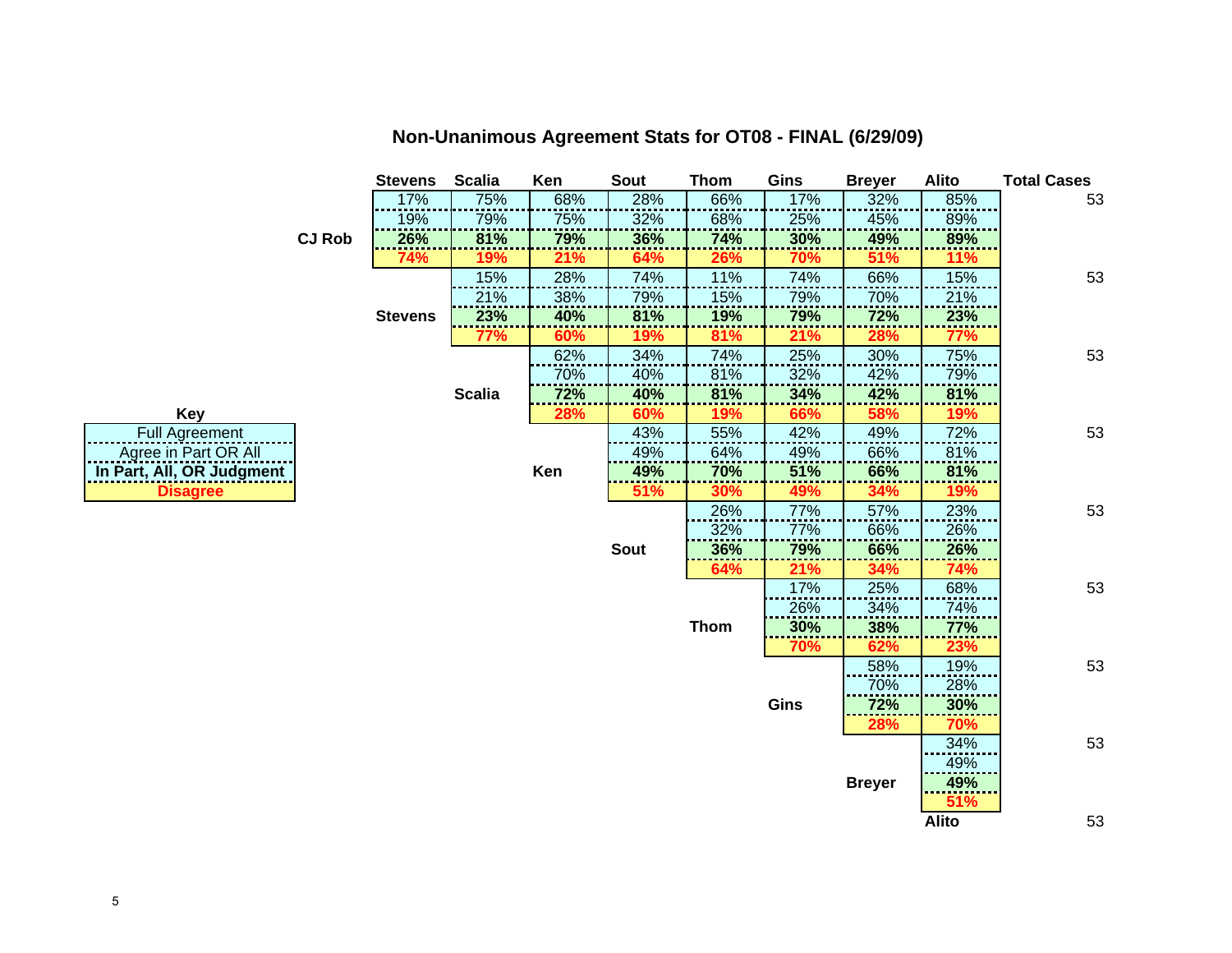

**Non-Unanimous Agreement Stats for OT08 - FINAL (6/29/09)** 

**Ke**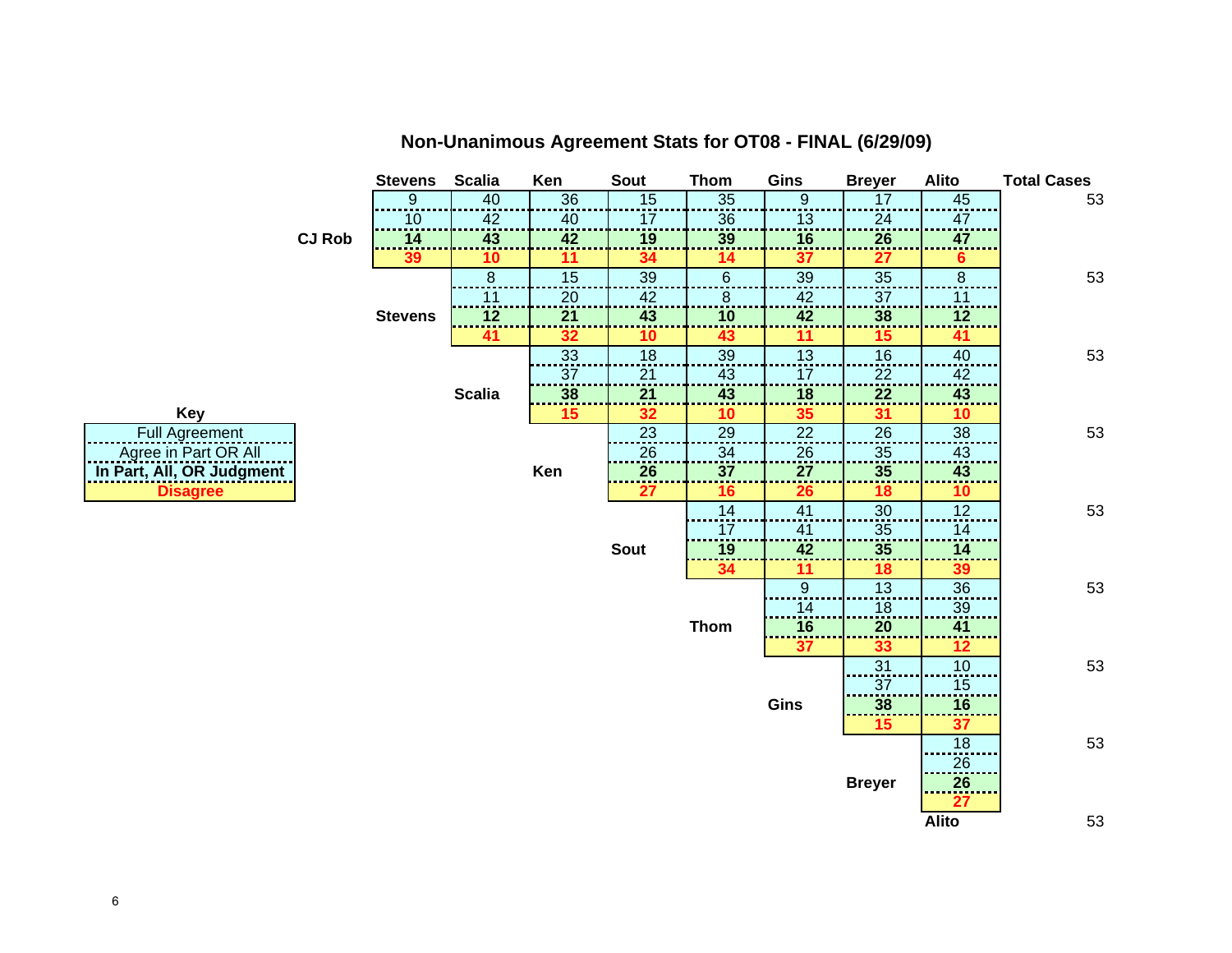| <u>9-0 (or unan.)</u> | <u> JULIDIUII D</u><br>$8 - 1$ | na<br>V VJUC<br>$7 - 2$                        | <u>vv</u><br>$6-3$            | $5-4$                         |
|-----------------------|--------------------------------|------------------------------------------------|-------------------------------|-------------------------------|
| 26 (32.9%)            | $\frac{1}{4}$ (5.1%)           | 13 (16.5%)                                     | $\frac{13(16.5%)}{13(16.5%)}$ | 23 (29.1%)                    |
| Moore (PC)            | Negusie                        | Hayes                                          | Ysursa                        | Altria                        |
| Nelson (PC)           | Burlington                     | Vermont v. Brillon                             | Winter                        | Spears (PC)                   |
| Locke                 | <b>NAMUDNO</b>                 | Puckett                                        | $H$ edg $p$ eth (PC)          | Vaden                         |
| Kennedy               | Safford                        | Harbison                                       | Waddington                    | Herring                       |
| Crawford              |                                | <b>Nken</b>                                    | Wyeth                         | <b>Summers</b>                |
| Pearson               |                                | Cone                                           | Carcieri                      | <b>Bartlett</b>               |
| <i><b>Jimenez</b></i> |                                | Dean                                           | Entergy Corp.                 | <b>Oregon</b>                 |
| Eurodif               |                                | Ventris                                        | Shinseki                      | 14 Penn Plaza                 |
| Van de Kamp           |                                | AT&T                                           | <b>Iran</b>                   | Corley                        |
| Chambers              |                                | CSX Transportation (PC)                        | Arthur Andersen               | $\overline{A}$ rizona v. Gant |
| Pleasant Grove        |                                | Boyle                                          | Yeager                        | $\overline{FCC}$              |
| Kansas v. Colorado    |                                | Polar Tankers                                  | Coeur Alaska                  | Iqbal                         |
| Fitzgerald            |                                | <b>Travelers Indemnity</b>                     | <b>Forest Grove</b>           | Haywood                       |
| Pacific Bell          |                                |                                                |                               | Montejo                       |
| Arizona v. Johnson    |                                | Dismissed                                      |                               | Caperton                      |
| Knowles               | Bell v. Kelly (07-1223)        |                                                |                               | Denedo                        |
| Hawaii                |                                | Phillip Morris v. Mayola (07-1216)             |                               | <b>Osborne</b>                |
| Rivera                |                                | al-Marri v. Spagone (08-368) (before argument) |                               | <b>Gross</b>                  |
| Navajo Nation         |                                | Held                                           |                               | Horne                         |
| Carlsbad              | Citizens United v. FEC         |                                                |                               | <b>Atlantic Sounding</b>      |
| $Flores-Figueroa$     |                                |                                                |                               | Melendez-Diaz                 |
| Abuelhawa             |                                |                                                |                               | Ricci                         |
| Bobby                 |                                |                                                |                               | Cuomo                         |
| <b>Iraq</b>           |                                |                                                |                               |                               |
| Eisenstein            |                                |                                                |                               |                               |
| Nijhawan              |                                |                                                |                               |                               |
|                       |                                |                                                |                               |                               |
|                       |                                | Final OT07                                     |                               |                               |
| 21 (30%)              | 6(8%)                          | 20(28%)                                        | 10(14%)                       | 14 (20%)                      |
|                       |                                | Final OT06                                     |                               |                               |
| 28 (38%)              | $9(12\%)$                      | 9(12%)                                         | 3(4%)                         | 24 (33%)                      |
|                       |                                |                                                |                               |                               |

#### **Decisions by Final Vote–OT08**

| -----------                        | U.<br>$n \alpha$ |                      |      |  |
|------------------------------------|------------------|----------------------|------|--|
| $(52\%$<br>$\Omega$ 0/<br>45<br>∕0 | 4%<br>ം<br>∸     | $\gamma_0$  <br>l eJ | 190/ |  |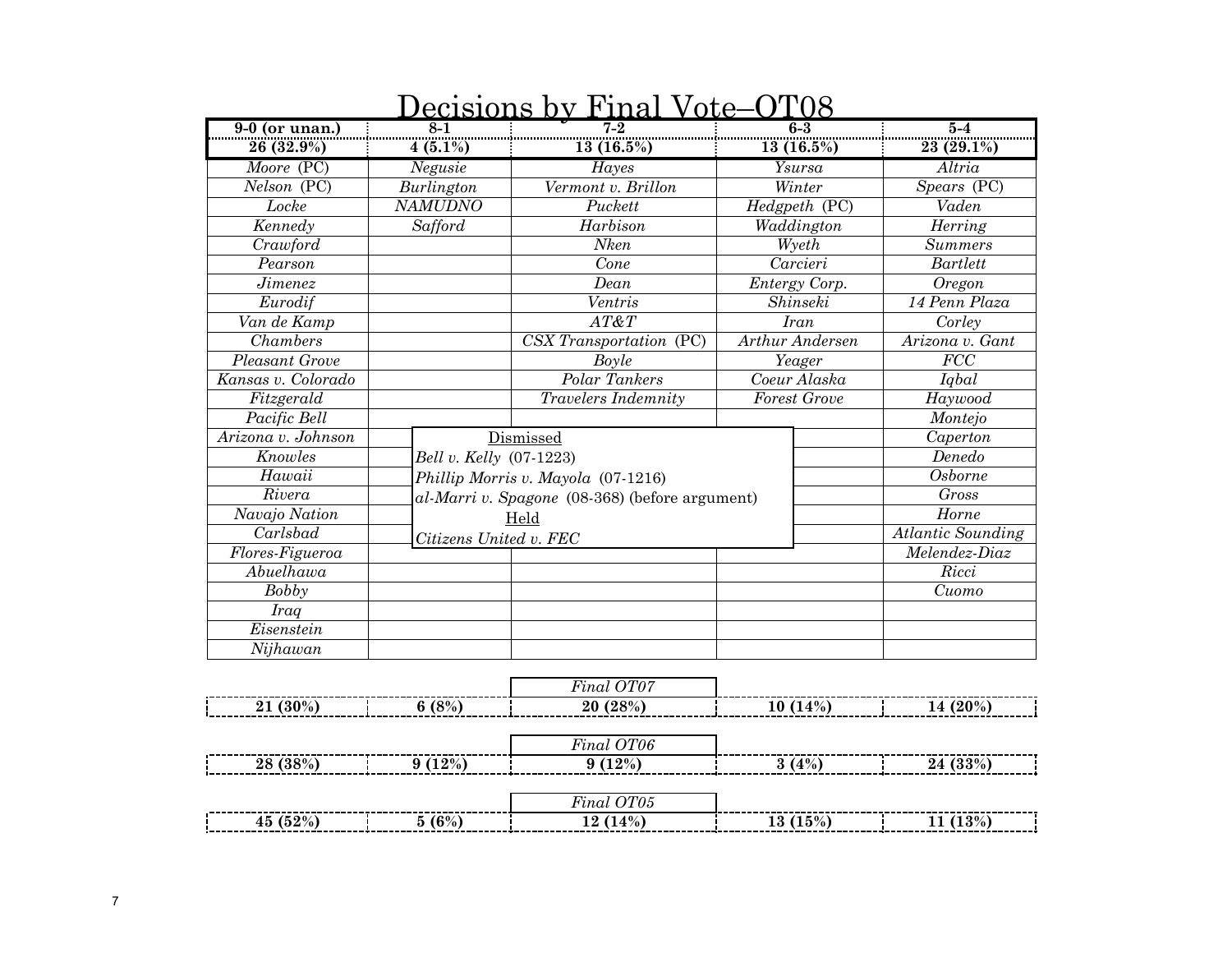#### Frequency in the Majority OT08

Full Term 6.29.09

The charts below measure how frequently each Justice has voted with the majority in cases decided on the merits thus far. It does not include dismissed cases where the vote was not disclosed (*al-Marri*, *Bell v. Kelly* and *Phillip Morris*), but does include the four per curiam summary reversals (*Moore*, *Spears*, *Nelson*, and *CSX Transportation*).

The first chart examines the results for all cases, the second only for divided cases with at least one dissenting vote. In each, we list the number of times each Justice has voted with the majority, the number of times each Justice has voted overall, the frequency with which each Justice has voted with the majority in OT08, and the corresponding figure for OT07.

| Justice        | <b>Majority votes</b> | <b>Total votes</b> | % in majority | %in OT07 |
|----------------|-----------------------|--------------------|---------------|----------|
| Kennedy        | 73                    | 79                 | 92.4%         | 85.5%    |
| Scalia         | 66                    | 79                 | 83.5%         | 81.2%    |
| Thomas         | 64                    | 79                 | 81.0%         | 75.4%    |
| Alito          | 64                    | 79                 | 81.0%         | 82.4%    |
| Roberts        | 64                    | 79                 | 81.0%         | 89.7%    |
| <b>Breyer</b>  | 59                    | 79                 | 74.7%         | 78.5%    |
| Ginsburg       | 55                    | 79                 | 69.6%         | 75.4%    |
| Souter         | 54                    | 79                 | 68.4%         | 76.8%    |
| <b>Stevens</b> | 51                    | 79                 | 64.6%         | 75.4%    |

| Justice        | <b>Majority votes</b> | <b>Total votes</b> | % in majority | %in OT07 |
|----------------|-----------------------|--------------------|---------------|----------|
| Kennedy        | 47                    | 53                 | 88.7%         | 79.2%    |
| Scalia         | 40                    | 53                 | 75.5%         | 64.6%    |
| Thomas         | 38                    | 53                 | 71.7%         | 85.1%    |
| Alito          | 38                    | 53                 | 71.7%         | 74.5%    |
| Roberts        | 38                    | 53                 | 71.7%         | 72.9%    |
| <b>Breyer</b>  | 33                    | 53                 | 62.3%         | 68.2%    |
| Ginsburg       | 29                    | 53                 | 54.7%         | 64.6%    |
| Souter         | 28                    | 53                 | 52.8%         | 66.7%    |
| <b>Stevens</b> | 25                    | 53                 | 47.2%         | 64.6%    |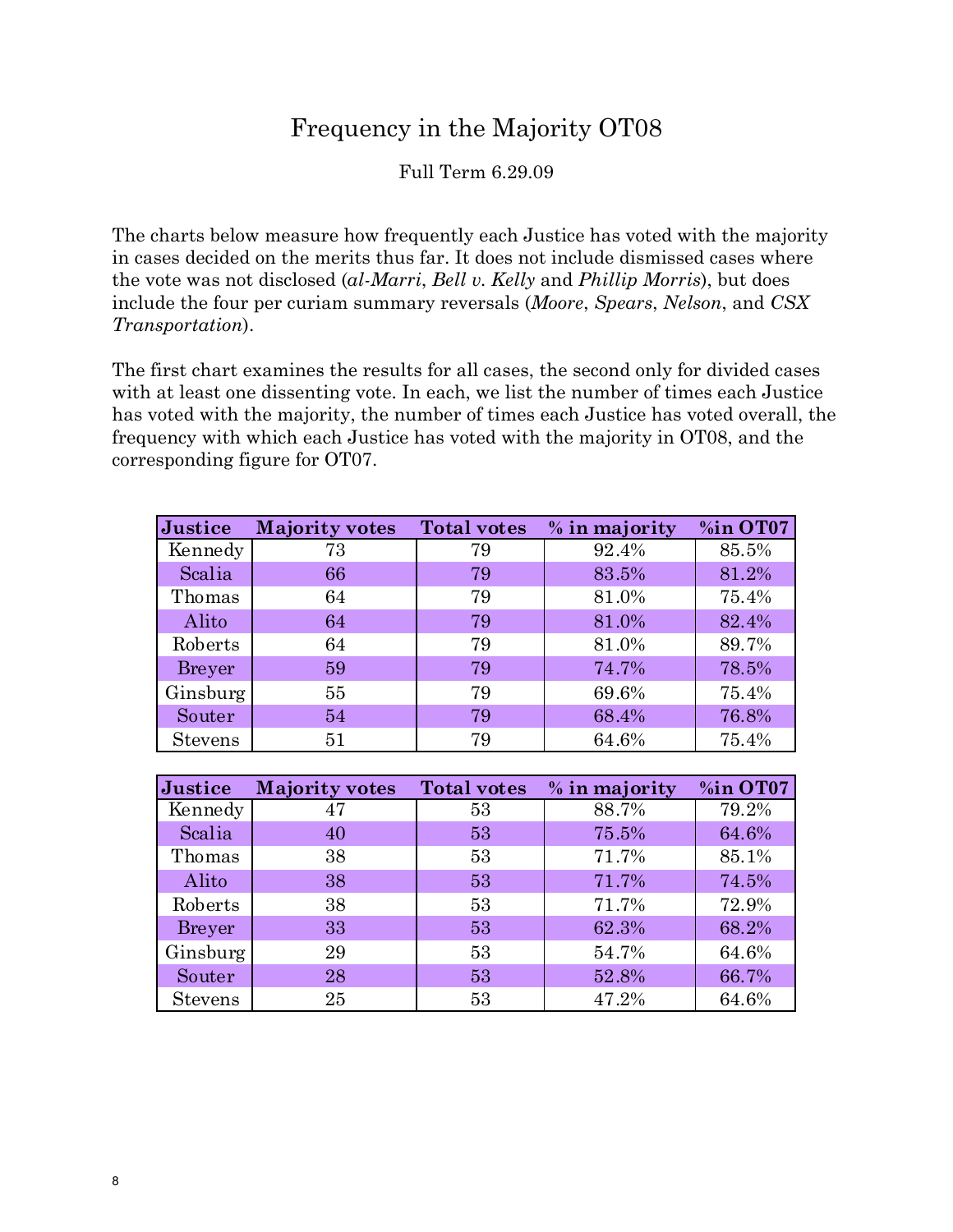| <b>OCT</b>         | Author                  | Count                   |                | <b>DEC</b>               | Au                     |
|--------------------|-------------------------|-------------------------|----------------|--------------------------|------------------------|
| Altria             | <b>JPS</b>              | JGR                     | $\overline{2}$ | Kansas                   | <b>SA</b>              |
| Locke              | $\overline{\text{SGB}}$ | JPS                     | $\overline{2}$ | 14 Penn                  | <b>CT</b>              |
| Vaden              | <b>RBG</b>              | AS                      | $\mathbf{1}$   | Entergy                  | <b>AS</b>              |
| Herring            | JGR                     | <b>AMK</b>              | $\mathbf{1}$   | Fitzgerald               | $\overline{\text{SA}}$ |
| Gant               | <b>JPS</b>              | <b>DHS</b>              | $\sqrt{2}$     | Philip Morris            | dis                    |
| Kennedy            | DHS                     | $\overline{\text{CT}}$  | $\mathbf{1}$   | Haywood                  | J <sub>P</sub>         |
| Winter             | <b>JGR</b>              | RBG                     | $\overline{2}$ | Shinseki                 | $\overline{\text{SG}}$ |
| Crawford           | <b>DHS</b>              | $\overline{\text{SGB}}$ | $\overline{1}$ | Pacific Bell             | $\overline{\text{JG}}$ |
| Summers            | AS                      | $\overline{\text{SAA}}$ | $\mathbf{1}$   | Johnson                  | <b>RE</b>              |
| Bartlett           | <b>AMK</b>              |                         |                | $\overline{\text{Cone}}$ | $J\overline{P}$        |
| Pearson            | $\overline{\text{SAA}}$ |                         |                | Iqbal                    | ĀÑ                     |
| Oregon             | $R\overline{BG}$        |                         |                | AT&T                     | DF                     |
| Waddington         | <b>CT</b>               |                         |                |                          |                        |
| Hedgpeth           | $\overline{PC}$         |                         |                | <b>JAN</b>               | Au                     |
|                    |                         |                         |                | Coeur Alaska             | AN                     |
| <b>NOV</b>         | Author                  | Count                   |                | Iran                     | SG                     |
| Wyeth              | <b>JPS</b>              | $_{\rm JGR}$            | $\mathbf{1}$   | Harbison                 | $\overline{\text{JP}}$ |
| Ysursa             | JGR                     | JPS                     | $\mathbf{1}$   | Montejo                  | <b>AS</b>              |
| Carcieri           | $\overline{\text{CT}}$  | <b>AS</b>               | $\overline{2}$ | Vermont                  | RP                     |
| FCC                | $\overline{\text{AS}}$  | <b>AMK</b>              | $\mathbf{1}$   | Knowles                  | <b>CT</b>              |
| Eurodif            | <b>DHS</b>              | DHS                     | $\mathbf{1}$   | Puckett                  | <b>AS</b>              |
| Jimenez            | <b>CT</b>               | CT                      | $\overline{2}$ | Boyle                    | SĀ                     |
| Negusie            | AMK                     | $\overline{\text{RBG}}$ | $\mathbf{1}$   | Corley                   | $\overline{\rm DF}$    |
| Van de Kamp SGB    |                         | $\overline{\text{SGB}}$ | $\sqrt{2}$     | Ventris                  | AS                     |
| Chambers           | <b>SGB</b>              | SAA                     | $\mathbf{1}$   | Nken                     | $\overline{\text{JG}}$ |
| Hayes              | RGB                     |                         |                |                          |                        |
| Melendez-Diaz AS   |                         |                         |                | $\overline{\rm JGR}$     |                        |
| Pleasant Grove SAA |                         |                         |                | JPS                      |                        |
| <b>Bell</b>        | dismiss                 |                         |                | AS                       |                        |

| $\overline{\text{OCT}}$ | Author                  | Count                   | <b>DEC</b>    | Author                  | Count                   |                | <b>FEB</b>           | Auth            |
|-------------------------|-------------------------|-------------------------|---------------|-------------------------|-------------------------|----------------|----------------------|-----------------|
| Altria                  | <b>JPS</b>              | $\overline{\text{JGR}}$ | Kansas        | <b>SAA</b>              | $\overline{\text{JGR}}$ |                | Navajo Nation        | AS <sup>-</sup> |
| Locke                   | SGB                     | JPS                     | 14 Penn       | <b>CT</b>               | <b>JPS</b>              |                | Rivera               | <b>RBG</b>      |
| Vaden                   | $R\overline{BG}$        | $\overline{\rm AS}$     | Entergy       | A <sub>S</sub>          | $\overline{\rm AS}$     |                | Burlington No.       | <b>JPS</b>      |
| Herring                 | JGR                     | <b>AMK</b>              | Fitzgerald    | <b>SAA</b>              | <b>AMK</b>              |                | Carlsbad             | <b>CT</b>       |
| Gant                    | <b>JPS</b>              | <b>DHS</b>              | Philip Morris | dismiss                 | <b>DHS</b>              |                | Hawaii               | <b>SAA</b>      |
| Kennedy                 | <b>DHS</b>              | $\overline{\text{CT}}$  | Haywood       | <b>JPS</b>              | $\overline{\text{CT}}$  |                | Flores-Figueroa      | <b>SGB</b>      |
| Winter                  | JGR                     | $\overline{\text{RBG}}$ | Shinseki      | SGB                     | RBG                     |                | Osborne              | <b>JGR</b>      |
| Crawford                | <b>DHS</b>              | $\overline{\text{SGB}}$ | Pacific Bell  | JGR                     | SGB                     |                | Atlantic Sounding CT |                 |
| Summers                 | A <sub>S</sub>          | $\overline{\text{SAA}}$ | Johnson       | <b>RBG</b>              | $\overline{\text{SAA}}$ | $\overline{2}$ | Caperton             | AMF             |
| Bartlett                | <b>AMK</b>              |                         | Cone          | $\overline{\text{JPS}}$ |                         |                | Arthur Andersen      | AS              |
| Pearson                 | $\overline{\text{SAA}}$ |                         | Iqbal         | <b>AMK</b>              |                         |                | Abuelhawa            | <b>DHS</b>      |
| $O$ regon               | <b>RBG</b>              |                         | AT&T          | <b>DHS</b>              |                         |                | Dean                 | <b>JGR</b>      |
| Waddington              | <b>CT</b>               |                         |               |                         |                         |                |                      |                 |
| Hedgpeth                | PC                      |                         | <b>JAN</b>    | Author                  | Count                   |                | <b>MARCH</b>         | Auth            |
|                         |                         |                         | Coeur Alaska  | AMK                     | JGR                     |                | Yeager               | <b>JPS</b>      |
| $\overline{\text{NOV}}$ | Author                  | <b>Count</b>            | Iran          | <b>SGB</b>              | JPS                     |                | Citizens             | held            |
| Wyeth                   | <b>JPS</b>              | JGR                     | Harbison      | <b>JPS</b>              | $\overline{\rm AS}$     | 3              | Denedo               | AMF             |
| Ysursa                  | JGR                     | JPS                     | Montejo       | AS                      | AMK                     |                | Travelers            | <b>DHS</b>      |
| Carcieri                | $\overline{\text{CT}}$  | $\overline{\rm AS}$     | Vermont       | <b>RBG</b>              | <b>DHS</b>              |                | Gross                | <b>CT</b>       |
| $\rm{FCC}$              | AS                      | AMK                     | Knowles       | <b>CT</b>               | $\overline{\text{CT}}$  |                | Polar Tankers        | <b>SGB</b>      |
| Eurodif                 | <b>DHS</b>              | <b>DHS</b>              | Puckett       | <b>AS</b>               | $\overline{\text{RBG}}$ |                |                      |                 |
| Jimenez                 | CT                      | CT                      | Boyle         | <b>SAA</b>              | SGB                     |                |                      |                 |
| Negusie                 | AMK                     | <b>RBG</b>              | Corley        | <b>DHS</b>              | <b>SAA</b>              |                |                      |                 |
| Van de Kamp             | <b>SGB</b>              | $\overline{\text{SGB}}$ | Ventris       | A <sub>S</sub>          |                         |                |                      |                 |
| Chambers                | <b>SGB</b>              | <b>SAA</b>              | Nken          | <b>JGR</b>              |                         |                | <b>APR</b>           | Auth            |
| Hayes                   | RGB                     |                         |               |                         |                         |                | Iraq                 | AS              |
| Melendez Diaz AS        |                         |                         | JGR           | 8                       |                         |                | Horne                | <b>SAA</b>      |
|                         |                         |                         |               |                         |                         |                |                      |                 |

| oun             | O. | <b>n</b> orne |                | - OA                   |
|-----------------|----|---------------|----------------|------------------------|
| <b>JPS</b>      |    | Safford       |                | DF                     |
| $\overline{AS}$ |    | Eisenstein    |                | $\overline{\text{CT}}$ |
| <b>AMK</b>      |    | Ricci         |                | <b>AM</b>              |
| <b>DHS</b>      |    | Nijhawan      |                | <b>SG</b>              |
| CT              |    | <b>Bobby</b>  |                | <b>RB</b>              |
| <b>RBG</b>      |    |               | Forest Grove   | $\overline{\text{JP}}$ |
| SGB             |    | Cuomo         |                | <b>AS</b>              |
| <b>SAA</b>      |    |               | <b>NAMUDNO</b> | JG                     |
|                 |    |               |                |                        |

| $\overline{\text{OCT}}$ | Author     | <b>Count</b>            |                | <b>DEC</b>    | Author     | <b>Count</b> |   | <b>FEB</b>           | Author     |            | <b>Count</b> |                |
|-------------------------|------------|-------------------------|----------------|---------------|------------|--------------|---|----------------------|------------|------------|--------------|----------------|
| Altria                  | <b>JPS</b> | JGR                     | 2              | Kansas        | <b>SAA</b> | JGR          |   | Navajo Nation        | AS         | JGR        |              | 12             |
| Locke                   | SGB        | JPS                     | $\mathbf{2}$   | 14 Penn       | CT         | <b>JPS</b>   |   | Rivera               | <b>RBG</b> | <b>JPS</b> |              |                |
| Vaden                   | <b>RBG</b> | AS                      |                | Entergy       | AS         | AS           |   | Burlington No.       | <b>JPS</b> | AS         |              | $\overline{2}$ |
| Herring                 | <b>JGR</b> | AMK                     |                | Fitzgerald    | <b>SAA</b> | <b>AMK</b>   |   | Carlsbad             | <b>CT</b>  |            | $AMK$ 1      |                |
| Gant                    | <b>JPS</b> | <b>DHS</b>              | $\overline{2}$ | Philip Morris | dismiss    | <b>DHS</b>   |   | Hawaii               | <b>SAA</b> | <b>DHS</b> |              |                |
| Kennedy                 | <b>DHS</b> | CT                      |                | Haywood       | <b>JPS</b> | <b>CT</b>    |   | Flores-Figueroa      | <b>SGB</b> | CT         |              |                |
| Winter                  | <b>JGR</b> | <b>RBG</b>              | $\overline{2}$ | Shinseki      | SGB        | <b>RBG</b>   |   | Osborne              | JGR        | RBG        |              |                |
| Crawford                | <b>DHS</b> | $\overline{\text{SGB}}$ |                | Pacific Bell  | <b>JGR</b> | SGB          |   | Atlantic Sounding CT |            | SGB        |              |                |
| Summers                 | AS         | <b>SAA</b>              |                | Johnson       | <b>RBG</b> | <b>SAA</b>   | റ | Caperton             | AMK        | <b>SAA</b> |              |                |
| Bartlett                | AMK        |                         |                | Cone          | <b>JPS</b> |              |   | Arthur Andersen      | AS         |            |              |                |
| Pearson                 | <b>SAA</b> |                         |                | Iqbal         | <b>AMK</b> |              |   | Abuelhawa            | <b>DHS</b> |            |              |                |
| Oregon                  | <b>RBG</b> |                         |                | AT&T          | <b>DHS</b> |              |   | Dean                 | <b>JGR</b> |            |              |                |
|                         |            |                         |                |               |            |              |   |                      |            |            |              |                |

| Hedgpeth     | PC         |            |                | <b>JAN</b>   | Author     | Count      |  | <b>MARCH</b>  | Author     | Count      |  |
|--------------|------------|------------|----------------|--------------|------------|------------|--|---------------|------------|------------|--|
|              |            |            |                | Coeur Alaska | <b>AMK</b> | <b>JGR</b> |  | Yeager        | <b>JPS</b> | JGR        |  |
| <b>NOV</b>   | Author     | Count      |                | Iran         | <b>SGB</b> | <b>JPS</b> |  | Citizens      | held       | JPS        |  |
| Wyeth        | JPS        | <b>JGR</b> |                | Harbison     | <b>JPS</b> | AS         |  | Denedo        | AMK        | <b>AS</b>  |  |
| Ysursa       | <b>JGR</b> | <b>JPS</b> |                | Montejo      | AS         | AMK        |  | Travelers     | <b>DHS</b> | AMK        |  |
| Carcieri     | <b>CT</b>  | AS         |                | Vermont      | <b>RBG</b> | <b>DHS</b> |  | Gross         | <b>CT</b>  | <b>DHS</b> |  |
| $_{\rm FCC}$ | AS         | AMK        |                | Knowles      | <b>CT</b>  | <b>CT</b>  |  | Polar Tankers | <b>SGB</b> | <b>CT</b>  |  |
| Eurodif      | <b>DHS</b> | <b>DHS</b> |                | Puckett      | AS         | <b>RBG</b> |  |               |            | <b>RBG</b> |  |
| Jimenez      | CT         | CT         | $\overline{2}$ | Boyle        | <b>SAA</b> | SGB        |  |               |            | SGB        |  |
| Negusie      | AMK        | RBG        |                | Corley       | <b>DHS</b> | <b>SAA</b> |  |               |            | <b>SAA</b> |  |

| Chambers           | <b>SGB</b> | <b>SAA</b> | Nken       | JGR | <b>APR</b>     | Author     | Count      |                |
|--------------------|------------|------------|------------|-----|----------------|------------|------------|----------------|
| <b>Hayes</b>       | RGB        |            |            |     | Iraq           | AS         | JGR        |                |
| Melendez-Diaz AS   |            |            | JGR        |     | Horne          | <b>SAA</b> | <b>JPS</b> |                |
| Pleasant Grove SAA |            |            | JPS        |     | Safford        | DHS        | AS         | $\overline{2}$ |
| $B$ ell            | dismiss    |            | AS         |     | Eisenstein     | <b>CT</b>  | AMK        |                |
|                    |            |            | AMK        |     | Ricci          | <b>AMK</b> | <b>DHS</b> |                |
|                    |            |            | <b>DHS</b> |     | Nijhawan       | <b>SGB</b> | <b>CT</b>  |                |
|                    |            |            | CT         |     | <b>Bobby</b>   | <b>RBG</b> | <b>RBG</b> |                |
|                    |            |            | <b>RBG</b> |     | Forest Grove   | <b>JPS</b> | SGB        |                |
|                    |            |            | SGB        |     | Cuomo          | AS         | <b>SAA</b> |                |
|                    |            |            | <b>SAA</b> |     | <b>NAMUDNO</b> | <b>JGR</b> |            |                |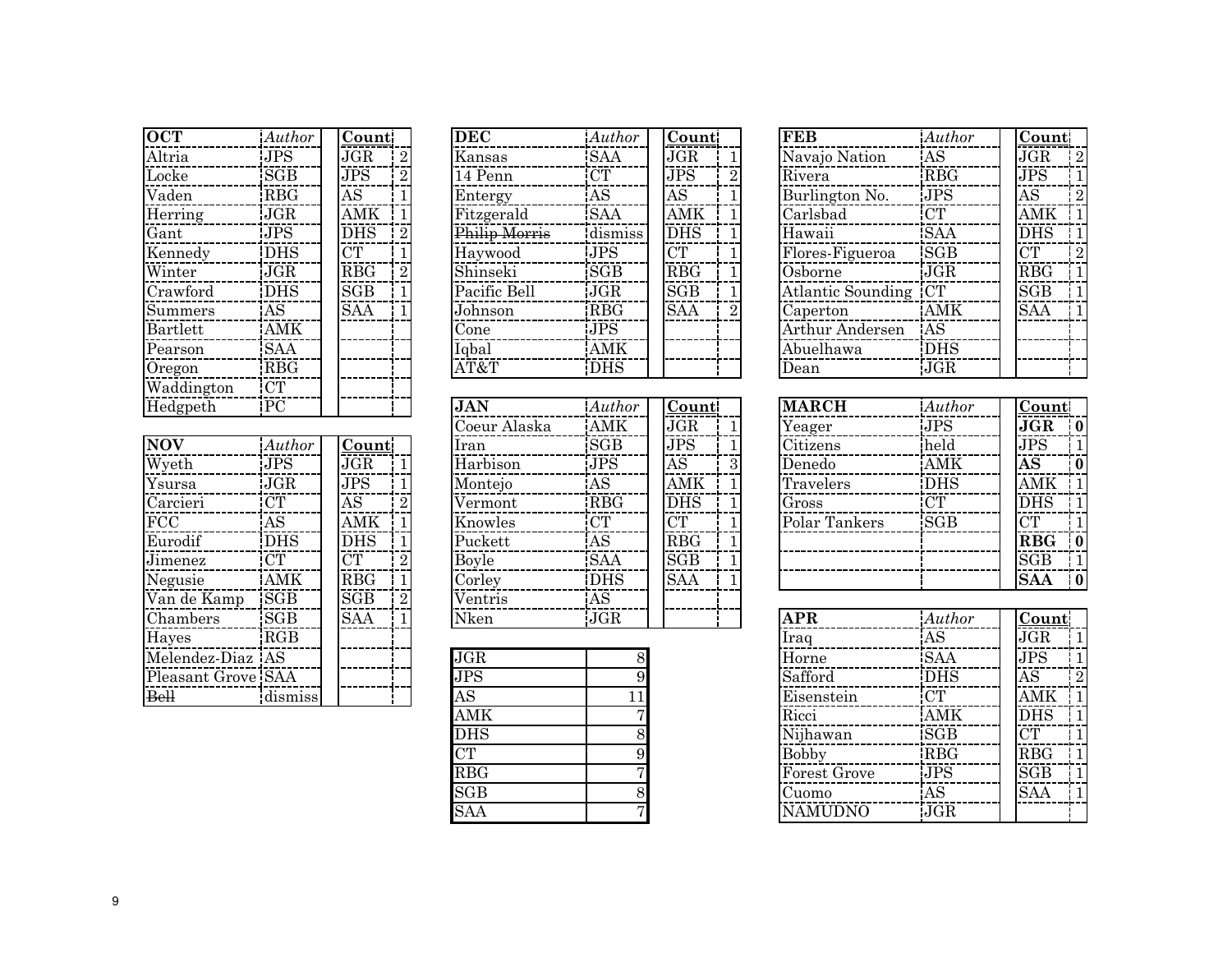#### SCOTUSblog FINAL Stats OT08 – 6.29.09

#### Circuit Scorecard—OT08

| Court               |    | Decided Outstanding # Aff'd |                 | $%$ Aff'd | # Rev'd         | $%$ Rev'd  | # Aff'd in Part | % Aff'd in Part | % SCOTUS Cases |
|---------------------|----|-----------------------------|-----------------|-----------|-----------------|------------|-----------------|-----------------|----------------|
| CA1                 |    |                             | 2 <sup>1</sup>  | 50.0%     | 2 <sup>1</sup>  | $50.0\%$ . | $\Omega$        | $0.0\%$         | 5.1%           |
| CA2                 |    |                             | 2 <sup>1</sup>  | $22.2\%$  |                 | $77.8\%$   |                 | $0.0\%$         | 11.4%          |
| C A3                |    |                             |                 | 50.0%     | $\mathbf{1}$    | 50.0%      |                 | $0.0\%$         | 2.5%           |
| CA4                 |    |                             | $\overline{0}$  | $0.0\%$   | 5 <sup>1</sup>  | $100.0\%$  |                 | $0.0\%$         | 6.3%           |
| CA5                 |    |                             | 2 <sup>1</sup>  | 40.0%     | 3 <sup>1</sup>  | 60.0%      |                 | $0.0\%$         | 6.3%           |
| $C\mathcal{A}6$     |    |                             | $\overline{0}$  | $0.0\%$   | 5 <sup>1</sup>  | $100.0\%$  |                 | $0.0\%$         | 6.3%           |
| CA7                 |    |                             |                 | $0.0\%$   |                 | 100.0%     |                 | $0.0\%$         | $1.3\%$        |
| CAS                 |    |                             | 01              | $0.0\%$   | $\mathbf{4}$    | 100.0%     |                 | $0.0\%$         | 5.1%           |
| C A 9               |    |                             |                 | $6.3\%$   | 13              | 81.3%      |                 | 12.5%           | 20.3%          |
| CA10                |    |                             | $\Omega$        | $0.0\%$   | $2^{\circ}$     | $100.0\%$  |                 | $0.0\%$         | 2.5%           |
| CA11                |    | 01                          | 3 <sup>1</sup>  | 100.0%    | $\overline{0}$  | $0.0\%$    |                 | $0.0\%$         | 3.8%           |
| <b>CADC</b>         |    |                             |                 | $0.0\%$   |                 | $100.0\%$  |                 | $0.0\%$         | $1.3\%$        |
| <b>CAFC</b>         |    |                             | $\overline{0}$  | $0.0\%$   | $\vert 4 \vert$ | 100.0%     |                 | $0.0\%$         | 5.1%           |
| C A A F             |    |                             | 11.             | 100.0%    | $\Omega$        | $0.0\%$    |                 | $0.0\%$         | 1.3%           |
|                     |    |                             |                 |           |                 |            |                 |                 |                |
| Dist. Courts        |    |                             | $\overline{0}$  | $0.0\%$   |                 | $100.0\%$  |                 | $0.0\%$         | 1.3%           |
|                     |    |                             |                 |           |                 |            |                 |                 |                |
| <b>State Courts</b> | 15 |                             | $4^{\circ}$     | 26.7%     | 11              | 73.3%      |                 | $0.0\%$         | 19.0%          |
|                     |    |                             |                 |           |                 |            |                 |                 |                |
| Original            |    | $\Omega$                    | N/A             | N/A       | N/A             | N/A        | N/A             | N/A             | 1.3%           |
|                     |    |                             |                 |           |                 |            |                 |                 |                |
| Total <sup>†</sup>  | 79 | $\mathbf{0}$                | 16 <sup>1</sup> | $20.3\%$  | 60              | $75.9\%$   | 2 <sup>1</sup>  | 2.5%            |                |

Consolidated cases are counted together. Substantive summary reversals or affirmances are counted.

† This list does not include *Bell v. Kelly* or *Philip Morris,* which were dismissed after argument, *al-Marri* ,

which was remanded with directions to dismiss, or *Citizens United* , which will be reargued in September.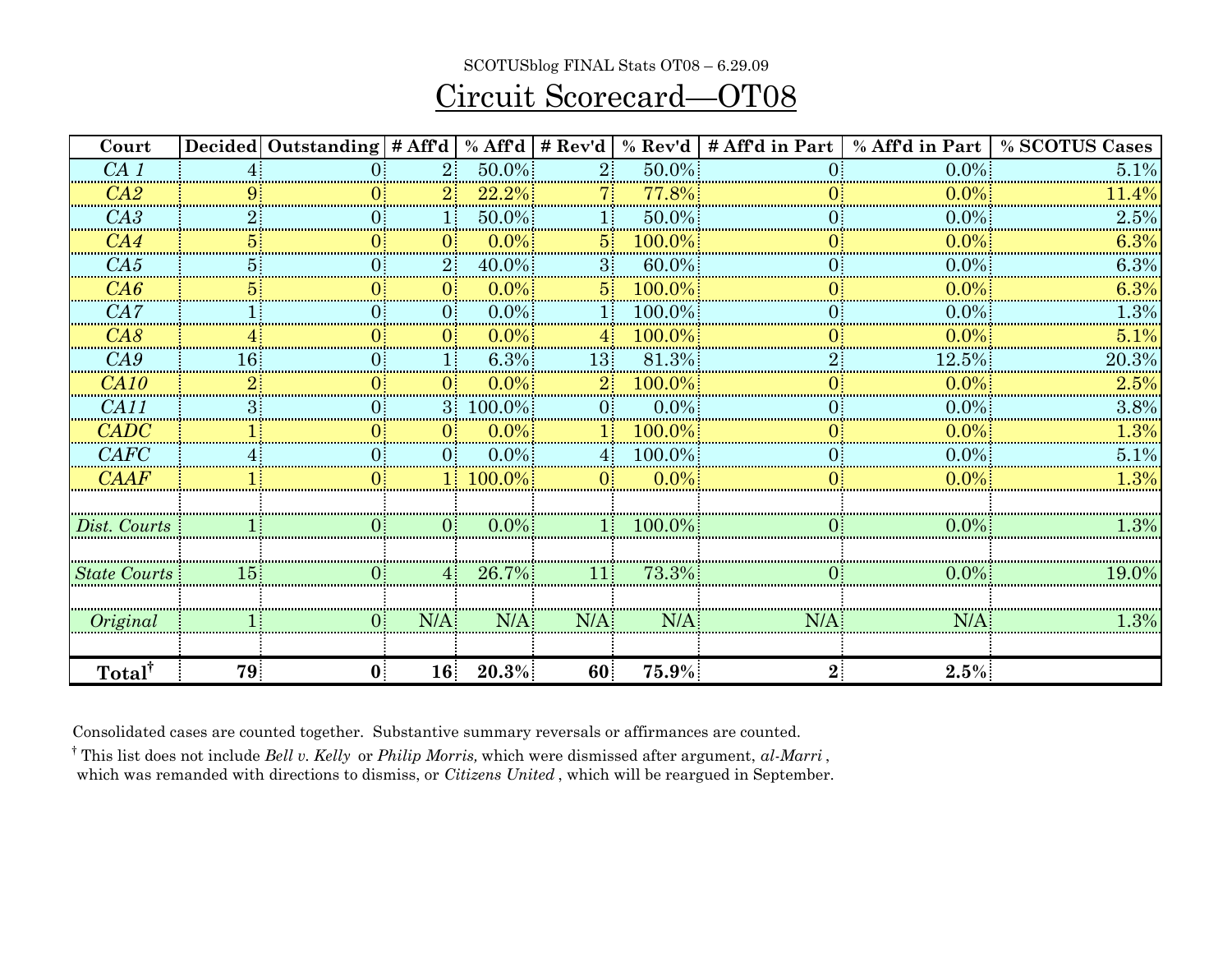#### The Court's Workload in OT08

| Cases Granted or Probable Jurisdiction Noted:    |       |              |  |  |  |  |  |  |
|--------------------------------------------------|-------|--------------|--|--|--|--|--|--|
| Dismissed Before Argument:                       |       | $\mathbf{1}$ |  |  |  |  |  |  |
| Original Cases Argued:                           | $\pm$ | $\mathbf{1}$ |  |  |  |  |  |  |
| Number of Arguments:                             |       | 78           |  |  |  |  |  |  |
|                                                  |       |              |  |  |  |  |  |  |
| Argued Merits Cases Disposed of:                 |       |              |  |  |  |  |  |  |
| <b>Signed Opinions:</b>                          |       | 74           |  |  |  |  |  |  |
| Dismissals After Argument:                       |       |              |  |  |  |  |  |  |
| Affirmed by Equally Divided Vote:                |       | $\theta$     |  |  |  |  |  |  |
| Argued But Not Decided                           |       | $\mathbf{1}$ |  |  |  |  |  |  |
| Remaining Merits Opinions:                       |       | $\theta$     |  |  |  |  |  |  |
|                                                  |       |              |  |  |  |  |  |  |
| Merits Opinions in OT08 After Argument:<br>75    |       |              |  |  |  |  |  |  |
| Summary Opinions from Non-Argued Cases:<br>$+$   |       |              |  |  |  |  |  |  |
| Cases Affirmed by Equally Divided Vote:<br>$\pm$ |       |              |  |  |  |  |  |  |
| <b>Total Merits Decisions:</b><br>79             |       |              |  |  |  |  |  |  |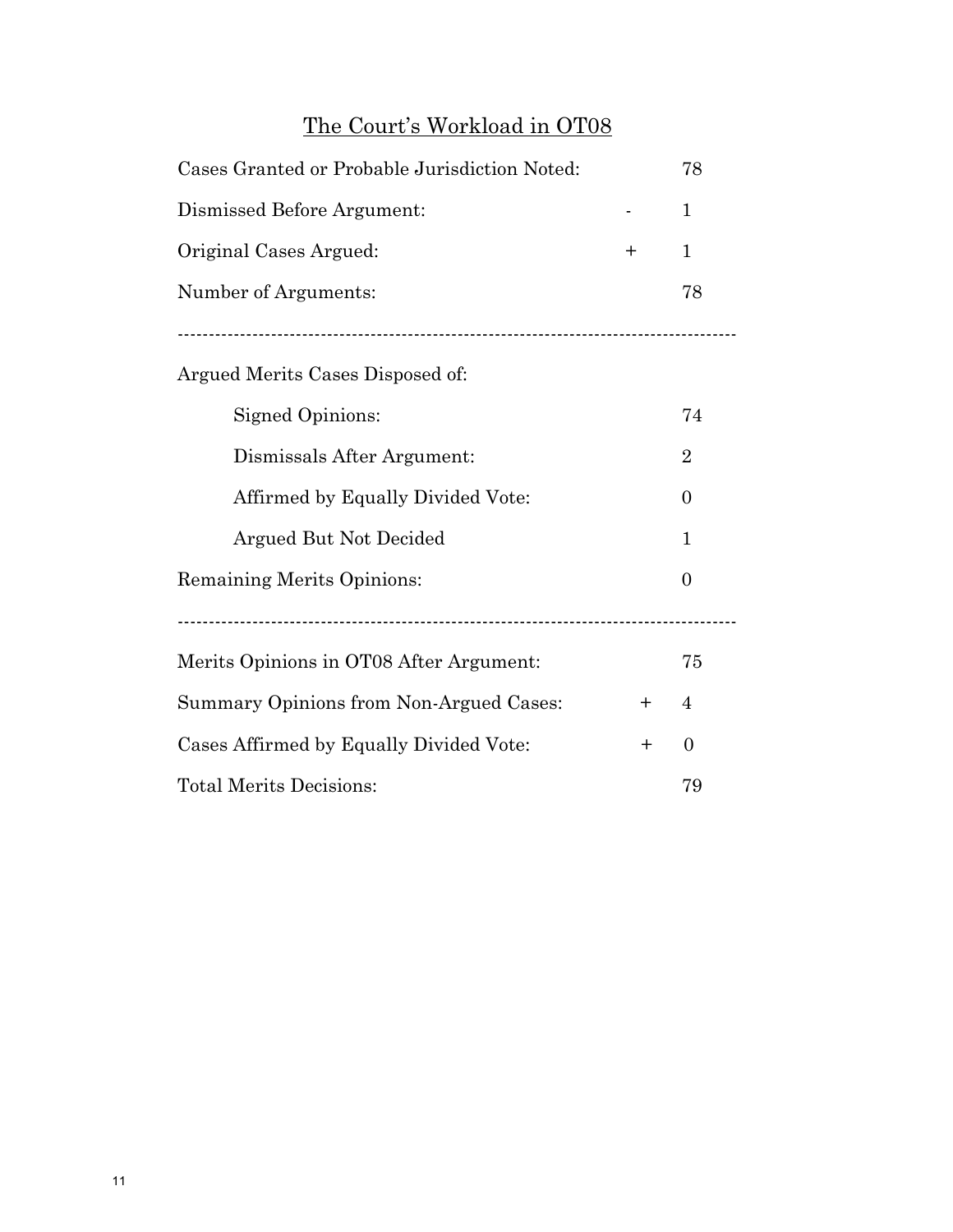**Granted Cases by Conference--SCOTUSBlog 6.29.09**



*Notes: In OT04, the Court added an additional Conference at the end of June, on the last Monday of the Term, to consider relists. Grants from the final January conference in OT08 are for the OT09 argument docket.*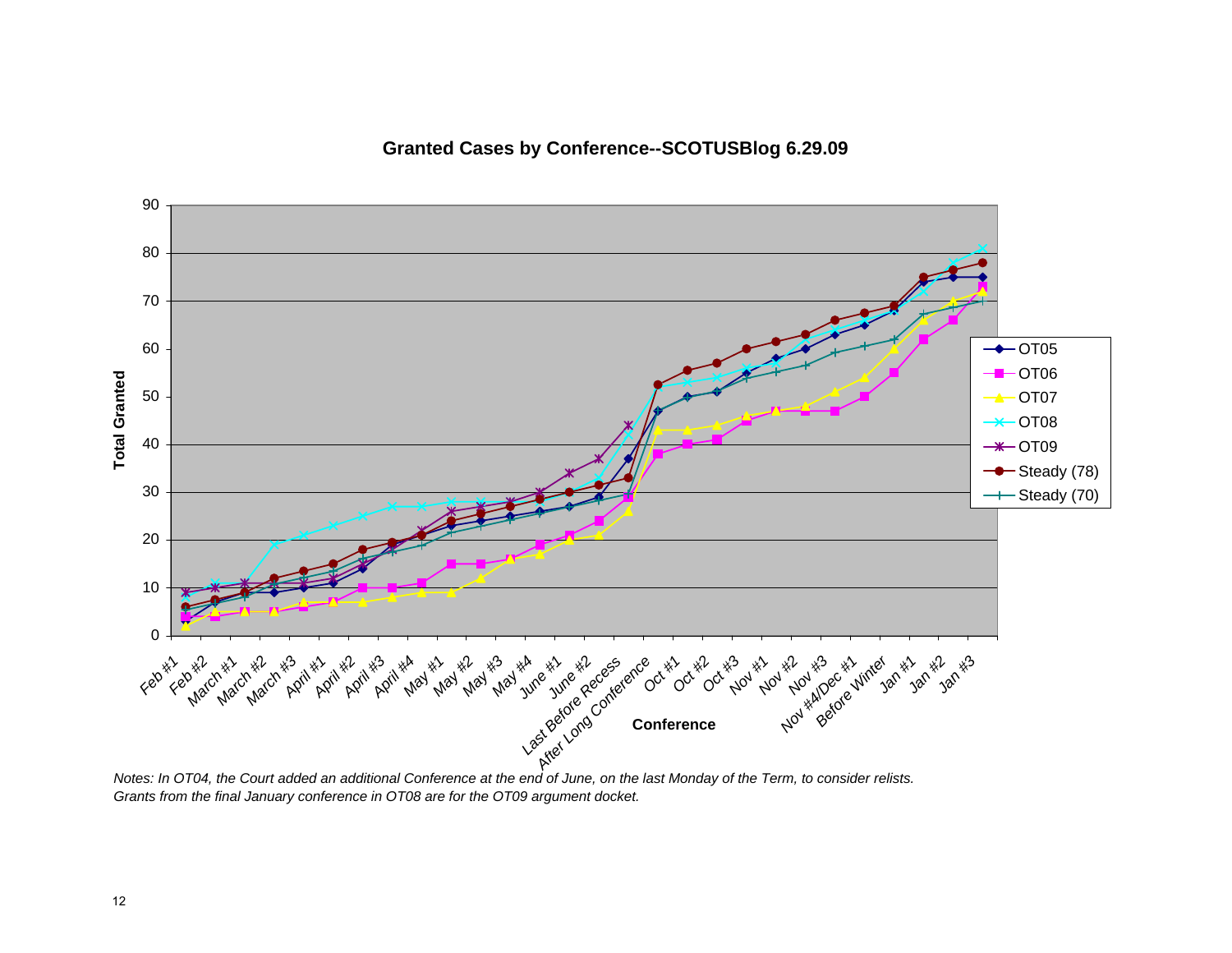| Docket#  | Petitioner   | Respondent                       | <b>Question Presented</b>                                                                                                                                                                                                                                                                                                                                                                                                                                                                                                                                                                                                                                                                                                                                                                                                              |
|----------|--------------|----------------------------------|----------------------------------------------------------------------------------------------------------------------------------------------------------------------------------------------------------------------------------------------------------------------------------------------------------------------------------------------------------------------------------------------------------------------------------------------------------------------------------------------------------------------------------------------------------------------------------------------------------------------------------------------------------------------------------------------------------------------------------------------------------------------------------------------------------------------------------------|
| 06-1249  | Wyeth        | Levine                           | Whether the prescription drug labeling judgments imposed on<br>manufacturers by the Food and Drug Administration ("FDA") pursuant to<br>FDA's comprehensive safety and efficacy authority under the Federal<br>Food, Drug, and Cosmetic Act, 21 U.S.C. § 301 et seq., preempt state law<br>product liability claims premised on the theory that different labeling<br>judgments were necessary to make drugs reasonably safe for use.<br><b>AFFIRMED</b>                                                                                                                                                                                                                                                                                                                                                                               |
| 06-1595  | Crawford     | Nashville and<br>Davidson County | Does the anti-retaliation provision of section 704(a) of Title VII of the 1964<br>Civil Rights Act protect a worker from being dismissed because she<br>cooperated with her employer's internal investigation of sexual<br>harassment? REVERSED & REMANDED                                                                                                                                                                                                                                                                                                                                                                                                                                                                                                                                                                             |
| 06-11206 | Chambers     | <b>United States</b>             | Whether a defendant's failure to report for confinement "involves conduct<br>that presents a serious potential risk of physical injury to another" such<br>that a conviction for escape based on that failure to report is a "violent<br>felony" within the meaning of the Armed Career Criminal Act, $18 \text{ U.S.C.}$<br>924(e). REVERSED & REMANDED                                                                                                                                                                                                                                                                                                                                                                                                                                                                               |
| 07-463   | Summers      | Earth Island<br>Institute        | 1. Whether the Forest Service's promulgation of 36 C.F.R. 215.4(a) and<br>$215.12(f)$ , as distinct from the particular site-specific project to which those<br>regulations were applied in this case, was a proper subject of judicial<br>review. 2. Whether respondents established standing to bring this suit. 3.<br>Whether respondents' challenge to 36 C.F.R. 215.4(a) and 215.12(f)<br>remained ripe and was otherwise judicially cognizable after the timber<br>sale to which the regulations had been applied was withdrawn, and<br>respondents' challenges to that sale had been voluntarily dismissed with<br>prejudice, pursuant to a settlement between the parties. 4. Whether the<br>court of appeals erred in affirming the nationwide injunction issued by the<br>district court. REVERSED IN PART, AFFIRMED IN PART |
| 07-499   | Negusie      | Holder                           | Whether this "persecutor exception" to the Immigration and National Act<br>prohibits granting asylum to, and withholding of removal of, a refugee who<br>is compelled against his will by credible threats of death or torture to<br>assist or participate in acts of persecution. REVERSED & REMANDED                                                                                                                                                                                                                                                                                                                                                                                                                                                                                                                                 |
| 07-512   | Pacific Bell | linkLine                         | Whether a plaintiff states a claim under Section 2 of the Sherman Act by<br>alleging that the defendant - a vertically integrated retail competitor with<br>an alleged monopoly at the wholesale level but no antitrust duty to provide<br>the wholesale input to competitors - engaged in a "price squeeze" by<br>leaving insufficient margin between wholesale and retail prices to allow<br>the plaintiff to compete. REVERSED & REMANDED                                                                                                                                                                                                                                                                                                                                                                                           |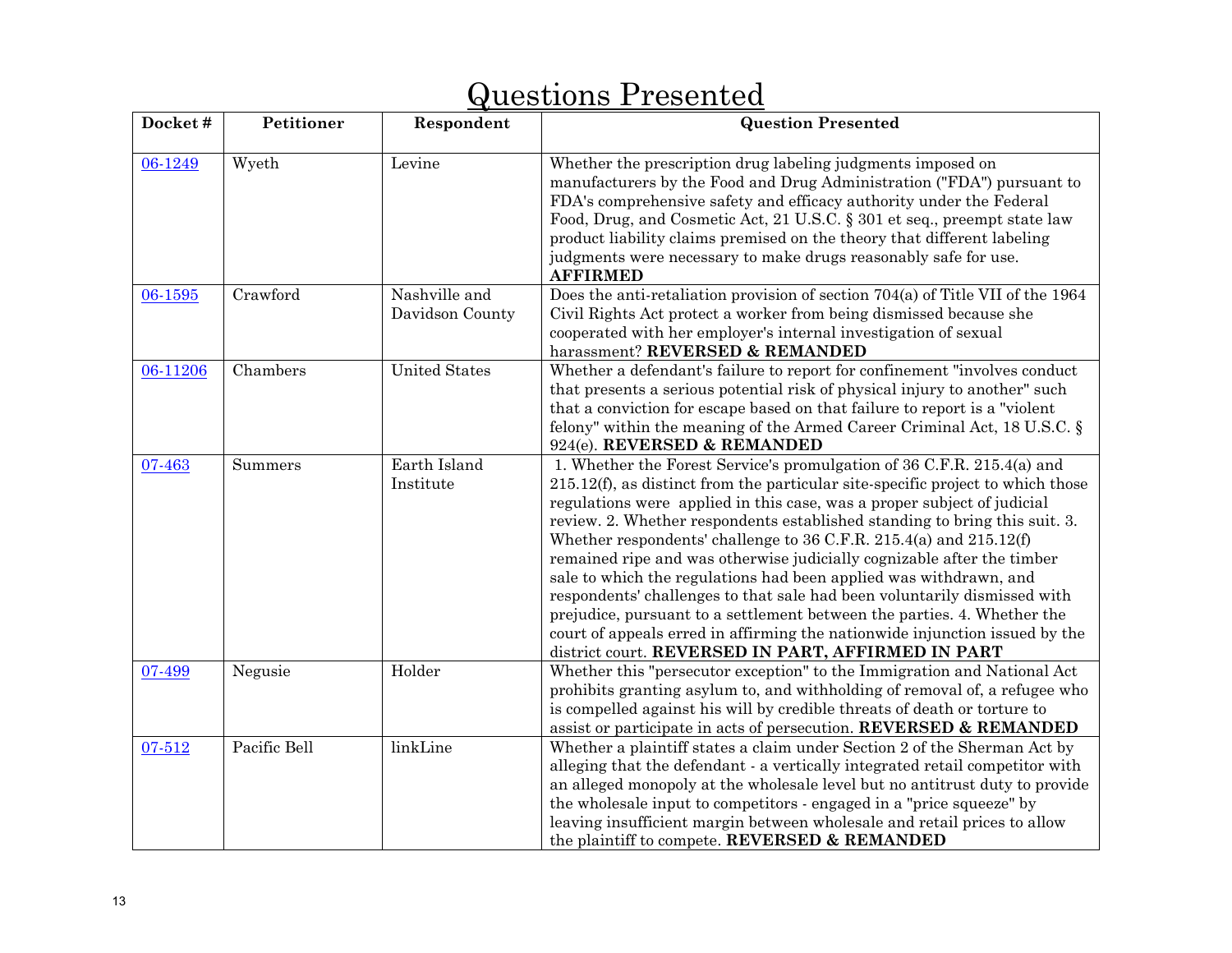| Docket# | Petitioner    | Respondent           | <b>Question Presented</b>                                                                                                                                                                                                                                                                                                                                                                                                                                                                 |
|---------|---------------|----------------------|-------------------------------------------------------------------------------------------------------------------------------------------------------------------------------------------------------------------------------------------------------------------------------------------------------------------------------------------------------------------------------------------------------------------------------------------------------------------------------------------|
| 07-513  | Herring       | <b>United States</b> | Whether the Fourth Amendment requires evidence found during a search<br>incident to an arrest to be suppressed when the arresting officer<br>conducted the arrest and search in sole reliance upon facially credible but<br>erroneous information negligently provided by another law enforcement<br>agent. AFFIRMED                                                                                                                                                                      |
| 07-526  | Carcieri      | Salazar              | 1. Whether the Indian Reorganization Act of 1934 empowers the Secretary<br>to take land into trust for Indian tribes that were not recognized and<br>under federal jurisdiction in 1934. 2. Whether an act of Congress that<br>extinguishes aboriginal title and all claims based on Indian rights and<br>interests in land precludes the Secretary from creating Indian country<br>there. REVERSED                                                                                       |
| 07-542  | Arizona       | Gant                 | Did the Arizona Supreme Court effectively "overrule" this Court's bright-<br>line rule in Belton by requiring in each case that the State prove after-the-<br>fact that those inherent dangers actually existed at the time of the search?<br><b>AFFIRMED</b>                                                                                                                                                                                                                             |
| 07-543  | AT&T          | Hulteen              | 1. Whether an employer engages in a current violation of Title VII when,<br>in making post-PDA eligibility determinations for pension and other<br>benefits, the employer fails to restore service credit that female employees<br>lost when they took pregnancy leaves under lawful pre-PDA leave policies.<br>2. Whether the Ninth Circuit's finding of a current violation of Title VII in<br>such circumstances gives impermissible retroactive effect to the PDA.<br><b>REVERSED</b> |
| 07-544  | Hedgpeth      | Pulido               | Did the Ninth Circuit fail to conform to "clearly established" Supreme<br>Court law, as required by 28 U.S.C. § 2254(d), when it granted habeas<br>corpus relief by deeming an erroneous instruction on one of two alternative<br>theories of guilt to be "structural error" requiring reversal because the jury<br>might have relied on it? VACATED & REMANDED                                                                                                                           |
| 07-562  | Altria        | Good                 | Whether state-law challenges to FTC-authorized statements regarding tar<br>and nicotine yields in cigarette advertising are expressly or impliedly<br>preempted by federal law. AFFIRMED & REMANDED                                                                                                                                                                                                                                                                                       |
| 07-581  | 14 Penn Plaza | Pyett                | Is an arbitration clause contained in a collective bargaining agreement,<br>freely negotiated by a union and an employer, which clearly and<br>unmistakably waives the union members' right to a judicial forum for their<br>statutory discrimination claims, enforceable? REVERSED &<br><b>REMANDED</b>                                                                                                                                                                                  |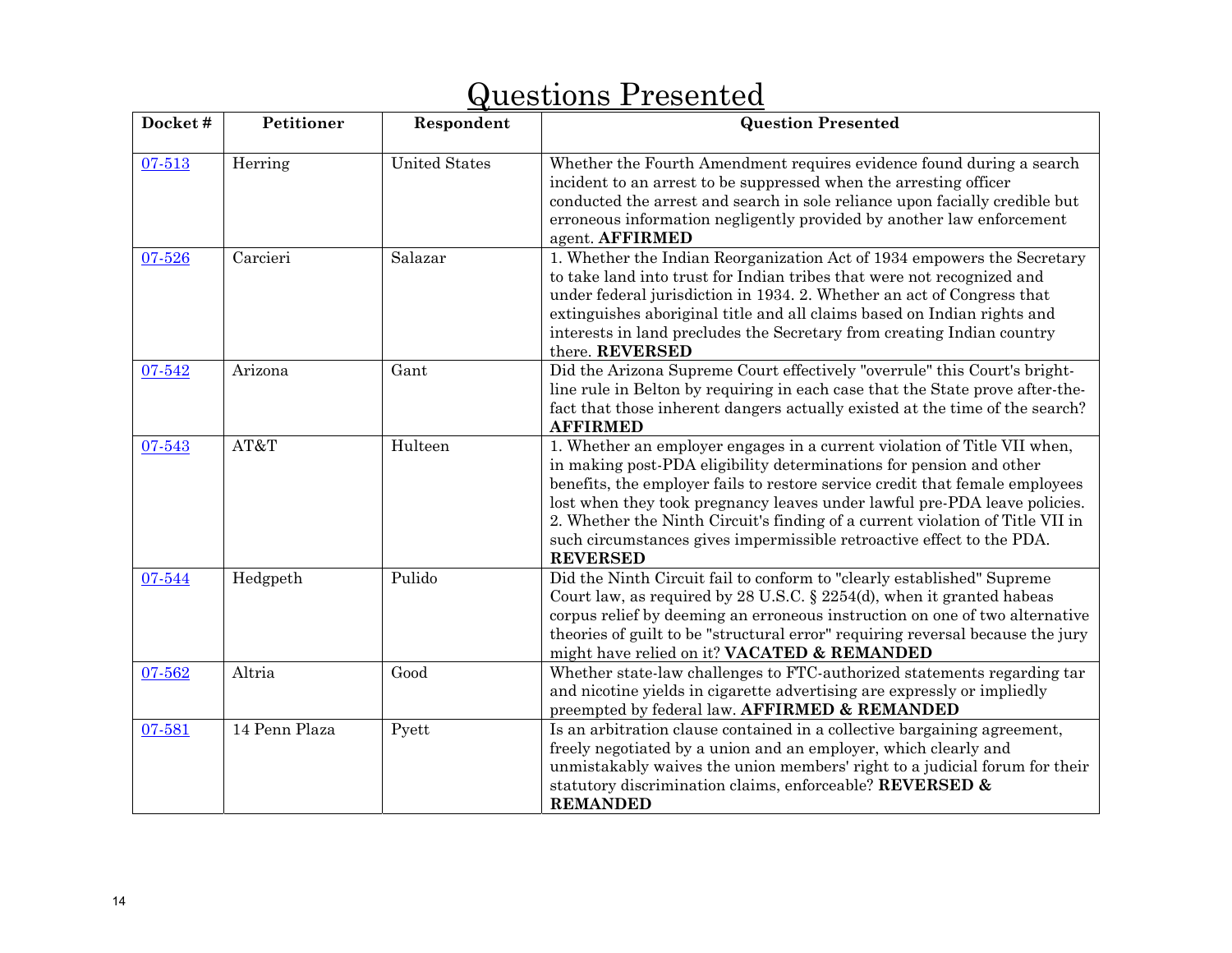| Docket# | Petitioner                 | Respondent    | <b>Question Presented</b>                                                                                                                                                                                                                                                                                                                                                   |
|---------|----------------------------|---------------|-----------------------------------------------------------------------------------------------------------------------------------------------------------------------------------------------------------------------------------------------------------------------------------------------------------------------------------------------------------------------------|
| 07-582  | FCC                        | Fox           | Whether the court of appeals erred in striking down the Federal<br>Communications Commission's determination that the broadcast of vulgar<br>expletives may violate federal restrictions on the broadcast of "any<br>obscene, indecent, or profane language," 18 U.S.C. 1464; see 47 C.F.R.<br>73.3999, when the expletives are not repeated. REVERSED &<br><b>REMANDED</b> |
| 07-588  | Entergy<br>Corporation     | <b>EPA</b>    | Whether Section 316(b) of the Clean Water Act, 33 U.S.C. 1326(b),<br>authorizes the Environmental Protection Agency (EPA) to compare costs<br>with benefits in determining the "best technology available for minimizing<br>adverse environmental impact" at cooling water intake structures.<br><b>REVERSED &amp; REMANDED</b>                                             |
| 07-589  | <b>PSEG Fossil</b>         | Riverkeeper   | Whether Section 316(b) of the Clean Water Act, 33 U.S.C. 1326(b),<br>authorizes the Environmental Protection Agency (EPA) to compare costs<br>with benefits in determining the "best technology available for minimizing<br>adverse environmental impact" at cooling water intake structures.<br><b>REVERSED &amp; REMANDED</b>                                             |
| 07-597  | Utility Water Act<br>Group | Riverkeeper   | Whether Section 316(b) of the Clean Water Act, 33 U.S.C. 1326(b),<br>authorizes the Environmental Protection Agency (EPA) to compare costs<br>with benefits in determining the "best technology available for minimizing<br>adverse environmental impact" at cooling water intake structures.<br><b>REVERSED &amp; REMANDED</b>                                             |
| 07-591  | Melendez-Diaz              | Massachusetts | Whether a state forensic analyst's laboratory report prepared for use in a<br>criminal prosecution is "testimonial" evidence subject to the demands of<br>the Confrontation Clause as set forth in Crawford v. Washington, 541 U.S.<br>36 (2004). REVERSED & REMANDED                                                                                                       |
| 07-608  | <b>United States</b>       | Hayes         | Whether, to qualify as a "misdemeanor crime of domestic violence" under<br>18 U.S.C. 921(a)(33)(A), an offense must have as an element a domestic<br>relationship between the offender and the victim. REVERSED $\&$<br><b>REMANDED</b>                                                                                                                                     |
| 07-610  | Locke                      | Karass        | May a State, nonetheless, consistent with the First and Fourteenth<br>Amendments, condition continued public employment on the payment of<br>agency fees for purposes of financing a monopoly bargaining agent's<br>affiliates' litigation outside of a nonunion employee's bargaining unit?<br><b>AFFIRMED</b>                                                             |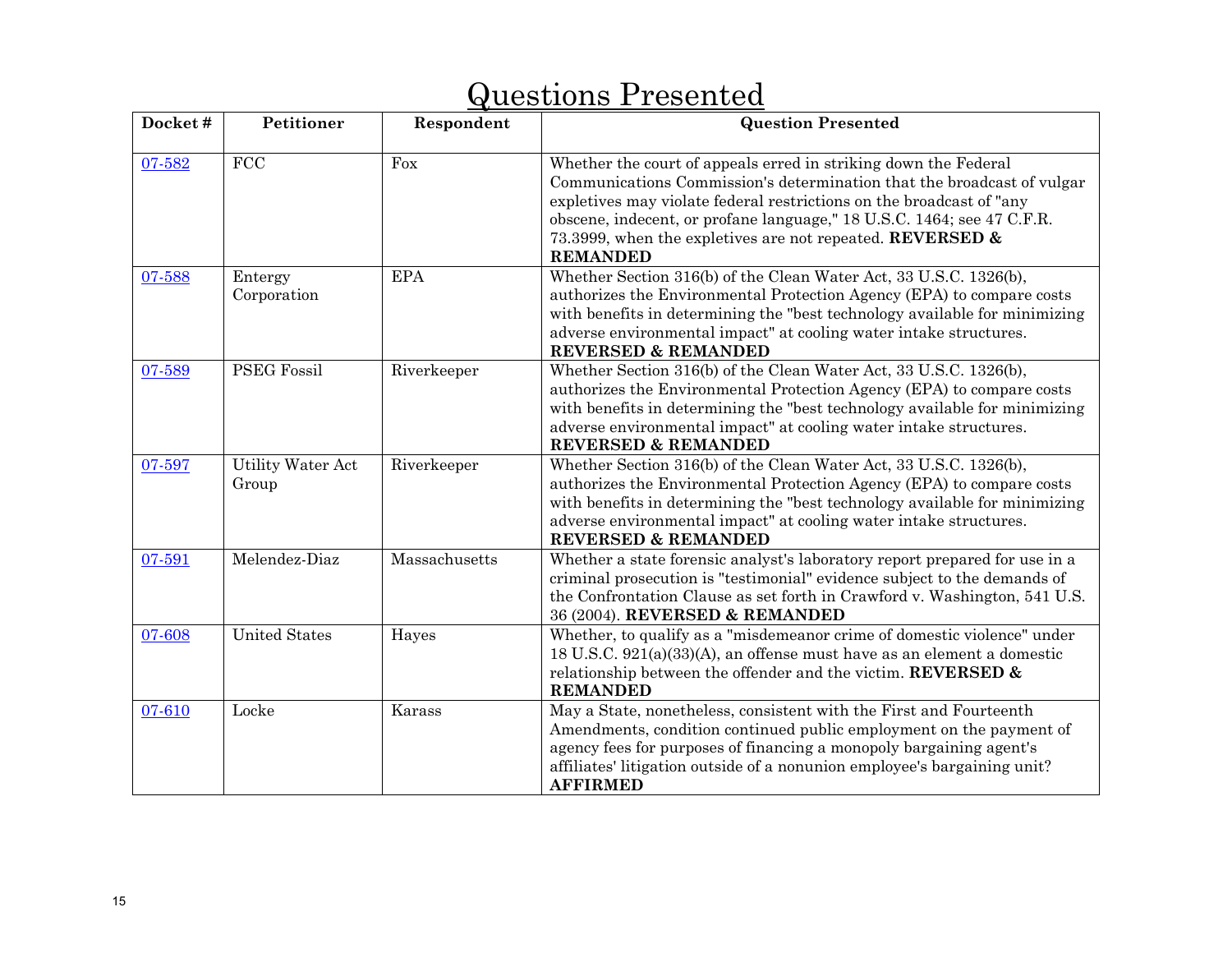| Docket# | Petitioner                    | Respondent                      | <b>Question Presented</b>                                                                                                                                                                                                                                                                                                                                                                                                                                                                                                                                                                                                                                                                                                                                                                                                                                |
|---------|-------------------------------|---------------------------------|----------------------------------------------------------------------------------------------------------------------------------------------------------------------------------------------------------------------------------------------------------------------------------------------------------------------------------------------------------------------------------------------------------------------------------------------------------------------------------------------------------------------------------------------------------------------------------------------------------------------------------------------------------------------------------------------------------------------------------------------------------------------------------------------------------------------------------------------------------|
| 07-615  | Ministry of Defense<br>(Iran) | Elahi                           | Is an attachment against foreign sovereign property permissible when that<br>property is "at issue in claims against the United States before an<br>international tribunal," and that property is not a "blocked asset,"<br>pursuant to the terms of the 2000 Victims of Trafficking and Violence<br>Protection Act and the 2002 Terrorism Risk Insurance Act? REVERSED                                                                                                                                                                                                                                                                                                                                                                                                                                                                                  |
| 07-636  | Kennedy                       | Plan Adm. For<br>Dupont Savings | Was the Fifth Circuit correct in concluding that ERISA's Qualified<br>Domestic Relations Order provision, 29 U.S.C. § 1056(d)(3)(B)(i), is the<br>only valid way a divorcing spouse can waive her right to receive her ex-<br>husband's pension benefits under ERISA? AFFIRMED                                                                                                                                                                                                                                                                                                                                                                                                                                                                                                                                                                           |
| 07-665  | Pleasant Grove<br>City, Utah  | Summum                          | 1. Did the Tenth Circuit err by holding, in conflict with the Second, Third,<br>Seventh, Eighth, and D.C. Circuits, that a monument donated to a<br>municipality and thereafter owned, controlled, and displayed by the<br>municipality is not government speech but rather remains the private<br>speech of the monument's donor? 2. Did the Tenth Circuit err by ruling, in<br>conflict with the Second, Sixth, and Seventh Circuits, that a municipal<br>park is a public forum under the First Amendment for the erection and<br>permanent display of monuments proposed by private parties? 3. Did the<br>Tenth Circuit err by ruling that the city must immediately erect and<br>display Summum's "Seven Aphorisms" monument in the city's park?<br><b>REVERSED</b>                                                                                |
| 07-689  | Bartlett                      | Strickland                      | Whether a racial minority group that constitutes less than 50% of a<br>proposed district's population can state a vote dilution claim under Section<br>2 of the Voting Rights Act, 42 U.S.C. § 1973. AFFIRMED                                                                                                                                                                                                                                                                                                                                                                                                                                                                                                                                                                                                                                            |
| 07-751  | Pearson                       | Callahan                        | 1) Several lower courts have recognized a "consent once removed"<br>exception to the Fourth Amendment warrant requirement. Does this<br>exception authorize police officers to enter a home without a warrant<br>immediately after an undercover informant buys drugs inside (as the Sixth<br>and Seventh Circuits have held), or does the warrantless entry in such<br>circumstances violate the Fourth Amendment (as the Tenth Circuit held<br>below)? 2) Did the Tenth Circuit properly deny qualified immunity when<br>the only decisions directly on point had all upheld similar warrantless<br>entries? In addition to the questions presented by the petition, the Parties<br>are directed to brief and argue the following Question: "Whether the<br>court's decision in Saucier V. Katz, 533 U.S. 194 (2001) should be<br>overruled?" REVERSED |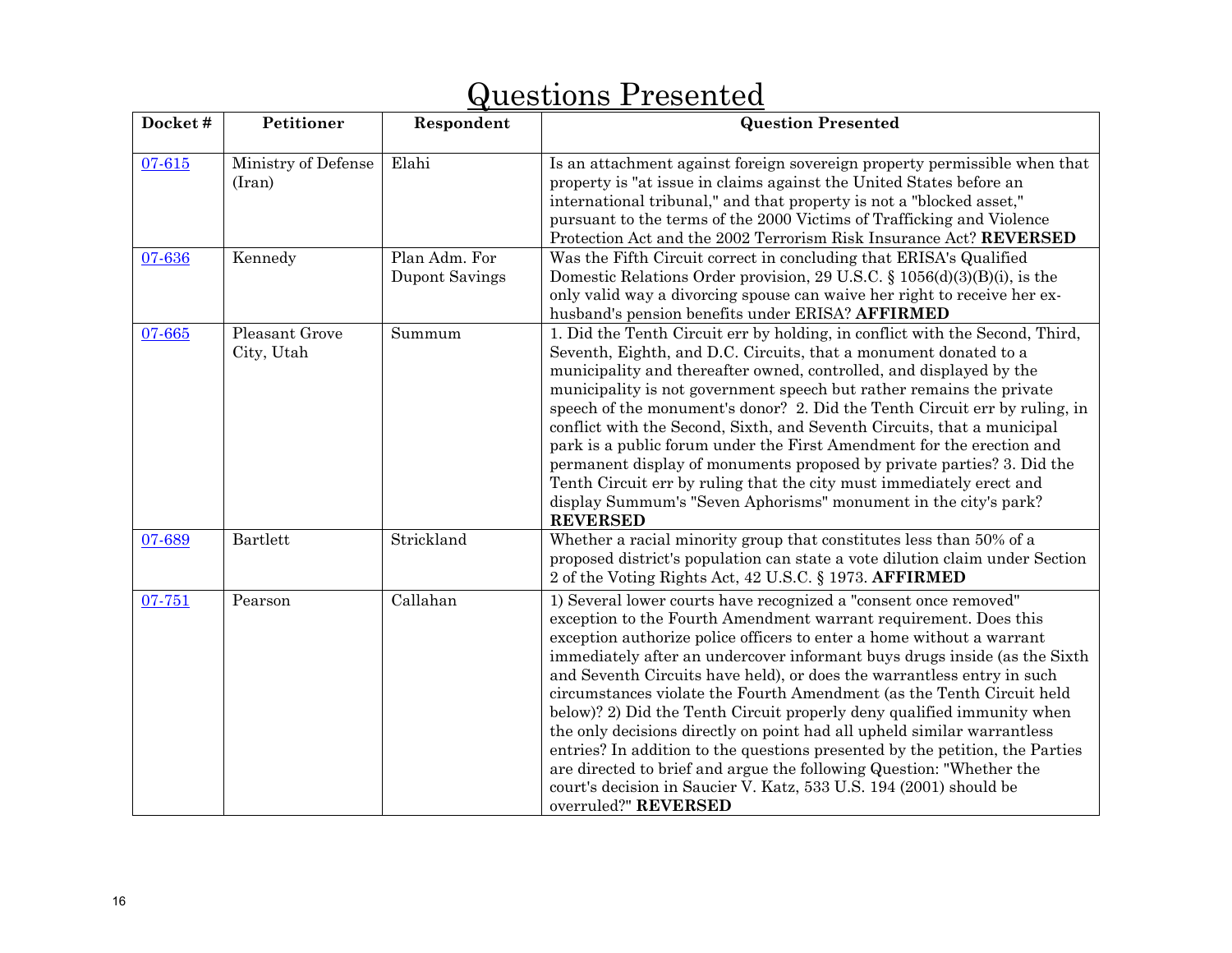| Docket# | Petitioner  | Respondent    | <b>Question Presented</b>                                                                                                                                                                                                                                                                                                                                                                                                                                                                                                                                                                                                                                                                                                                                                                                                                                                                                                                                                                                                                                                                                                                                                                                                                                                                   |
|---------|-------------|---------------|---------------------------------------------------------------------------------------------------------------------------------------------------------------------------------------------------------------------------------------------------------------------------------------------------------------------------------------------------------------------------------------------------------------------------------------------------------------------------------------------------------------------------------------------------------------------------------------------------------------------------------------------------------------------------------------------------------------------------------------------------------------------------------------------------------------------------------------------------------------------------------------------------------------------------------------------------------------------------------------------------------------------------------------------------------------------------------------------------------------------------------------------------------------------------------------------------------------------------------------------------------------------------------------------|
| 07-772  | Waddington  | Sarausad      | 1. In reviewing a due process challenge to jury instructions brought under<br>28 U.S.C. § 2254, must the federal courts accept the state court<br>determination that the instructions fully and correctly set out state law<br>governing accomplice liability? 2. Where the accomplice liability<br>instructions correctly set forth state law, is it an unreasonable application<br>of clearly established federal law to conclude there was no reasonable<br>likelihood that the jury misapplied the instructions so as to relieve the<br>prosecution of the burden of proving all the elements of the crime?<br>REVERSED & REMANDED                                                                                                                                                                                                                                                                                                                                                                                                                                                                                                                                                                                                                                                      |
| 07-773  | Vaden       | Discover Bank | 1. Whether a suit seeking to enforce a state-law arbitration obligation<br>brought under Section 4 of the Federal Arbitration Act, 9 U.S.C. § 4,<br>"aris[es] under" federal law, see 28 U.S.C. § 1331, when the petition to<br>compel itself raises no federal question but the dispute sought to be<br>arbitrated-a dispute that the federal court is not asked to and cannot<br>reach-involves federal law. 2. If so, whether a "completely preempted"<br>state-law counterclaim in an underlying state-court dispute can supply<br>subject matter jurisdiction. REVERSED & REMANDED                                                                                                                                                                                                                                                                                                                                                                                                                                                                                                                                                                                                                                                                                                     |
| 07-854  | Van de Kamp | Goldstein     | 1. Where absolute immunity shields an individual prosecutor's decisions<br>regarding the disclosure of informant information in compliance with<br>Brady v. Maryland, 373 U.S. 83 (1963) and Giglio v. United States, 405<br>U.S. 150 (1972) made in the course of preparing for the initiation of<br>judicial proceedings or trial in any individual prosecution, may a plaintiff<br>circumvent that immunity by suing one or more supervising prosecutors<br>for purportedly improperly training, supervising, or setting policy with<br>regard to the disclosure of such informant information for all cases<br>prosecuted by his or her agency? 2. Are the decisions of a supervising<br>prosecutor as chief advocate in directing policy concerning, and overseeing<br>training and supervision of, individual prosecutors' compliance with Brady<br>v. Maryland, 373 U.S. 83 (1963) and Giglio v. United States, 405 U.S. 150<br>(1972) in the course of preparing for the initiation of judicial proceedings or<br>trial for all cases prosecuted by his or her agency, actions which are<br>"intimately associated with the judicial phase of the criminal process" and<br>hence shielded from liability under Imbler v. Pachtman, 424 U.S. 409, 430<br>(1976)? REVERSED & REMANDED |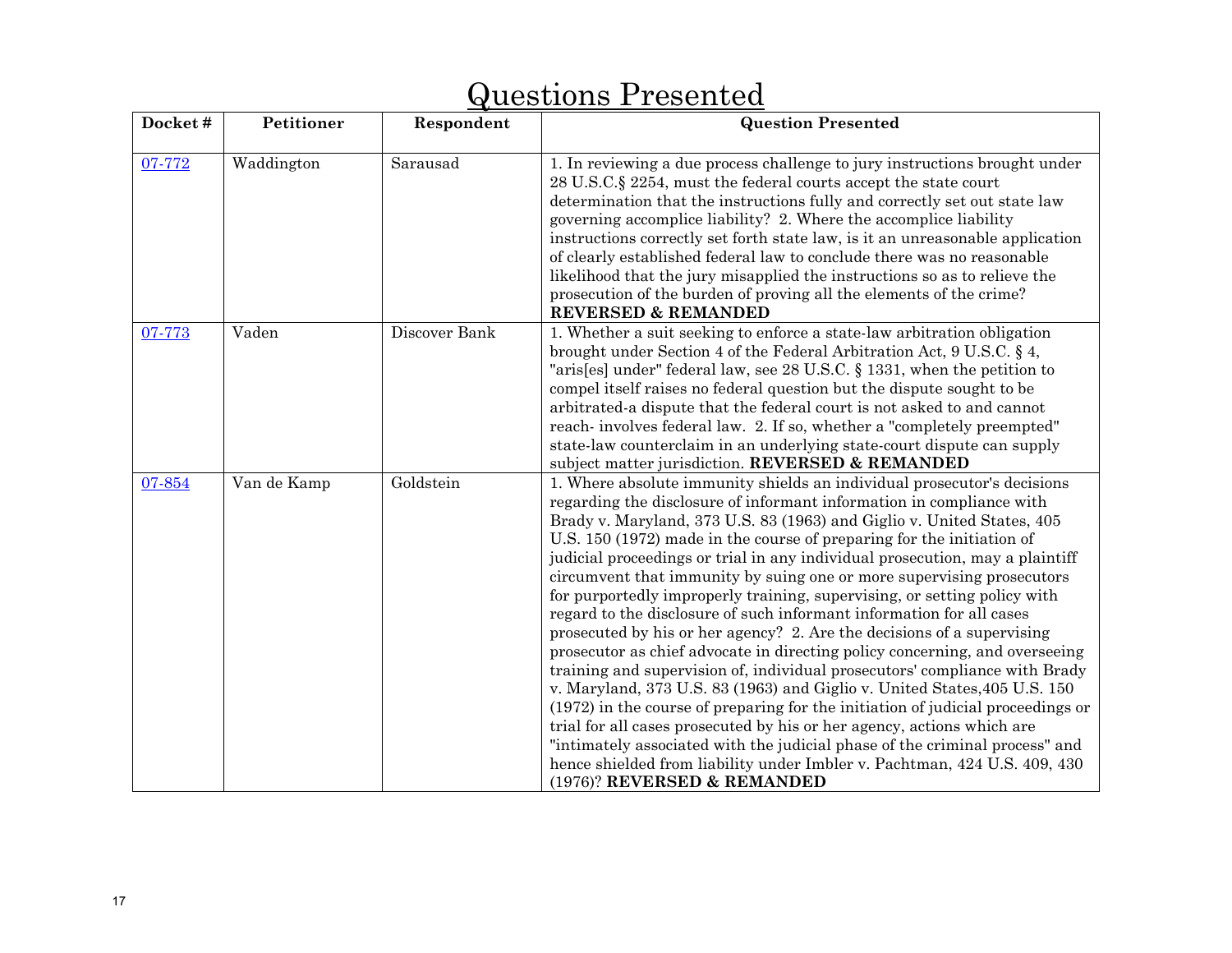| Docket# | Petitioner           | Respondent                                  | <b>Question Presented</b>                                                                                                                                                                                                                                                                                                                                                                                                                                                                                                                                                                                                                                                                                    |
|---------|----------------------|---------------------------------------------|--------------------------------------------------------------------------------------------------------------------------------------------------------------------------------------------------------------------------------------------------------------------------------------------------------------------------------------------------------------------------------------------------------------------------------------------------------------------------------------------------------------------------------------------------------------------------------------------------------------------------------------------------------------------------------------------------------------|
| 07-869  | Ysura                | Pocatello<br>Education<br>Association       | Does the First Amendment to the United States Constitution prohibit a<br>state legislature from removing the authority of state political subdivisions<br>to make payroll deductions for political activities under a statute that is<br>concededly valid as applied to state government employers? REVERSED<br>& REMANDED                                                                                                                                                                                                                                                                                                                                                                                   |
| 07-901  | Oregon               | Ice                                         | Whether the Sixth Amendment, as construed in Apprendi v. New Jersey,<br>530 U.S. 466 (2000), and Blakely v. Washington, 542 U.S. 296 (2004),<br>requires that facts (other than prior convictions) necessary to imposing<br>consecutive sentences be found by the jury or admitted by the defendant.<br><b>REVERSED &amp; REMANDED</b>                                                                                                                                                                                                                                                                                                                                                                       |
| 07-984  | Coeur Alaska, Inc.   | Southeast Alaska<br>Conservation<br>Council | Whether the Ninth Circuit erred in reallocating the Army Corps' and<br>EPA's permitting authority under the Clean Water Act. REVERSED &<br><b>REMANDED</b>                                                                                                                                                                                                                                                                                                                                                                                                                                                                                                                                                   |
| 07-990  | Alaska               | Southeast Alaska<br>Conservation<br>Council | Whether the Ninth Circuit erred in reallocating the Army Corps' and<br>EPA's permitting authority under the Clean Water Act. REVERSED &<br><b>REMANDED</b>                                                                                                                                                                                                                                                                                                                                                                                                                                                                                                                                                   |
| 07-1015 | Ashcroft             | Iqbal                                       | 1. Whether a conclusory allegation that a cabinet-level officer or other<br>high-ranking official knew of, condoned, or agreed to subject a plaintiff to<br>allegedly unconstitutional acts purportedly committed by subordinate<br>officials is sufficient to state individual-capacity claims against those<br>officials under Bivens. 2. Whether a cabinet-level officer or other high-<br>ranking official may be held personally liable for the allegedly<br>unconstitutional acts of subordinate officials on the ground that, as high-<br>level supervisors, they had constructive notice of the discrimination<br>allegedly carried out by such subordinate officials. REVERSED &<br><b>REMANDED</b> |
| 07-1059 | <b>United States</b> | Eurodif, S.A.                               | Whether the court of appeals erred in rejecting Commerce's conclusion<br>that foreign merchandise is "sold in the United States" within the meaning<br>of 19 U.S.C. 1673 when a purchaser in the United States obtains foreign<br>merchandise by providing monetary payments and raw materials to a<br>foreign entity that performs a major manufacturing process in which<br>substantial value is added to the raw materials, thereby creating a new<br>and different article of merchandise that is delivered to the U.S.<br>purchaser. REVERSED & REMANDED                                                                                                                                                |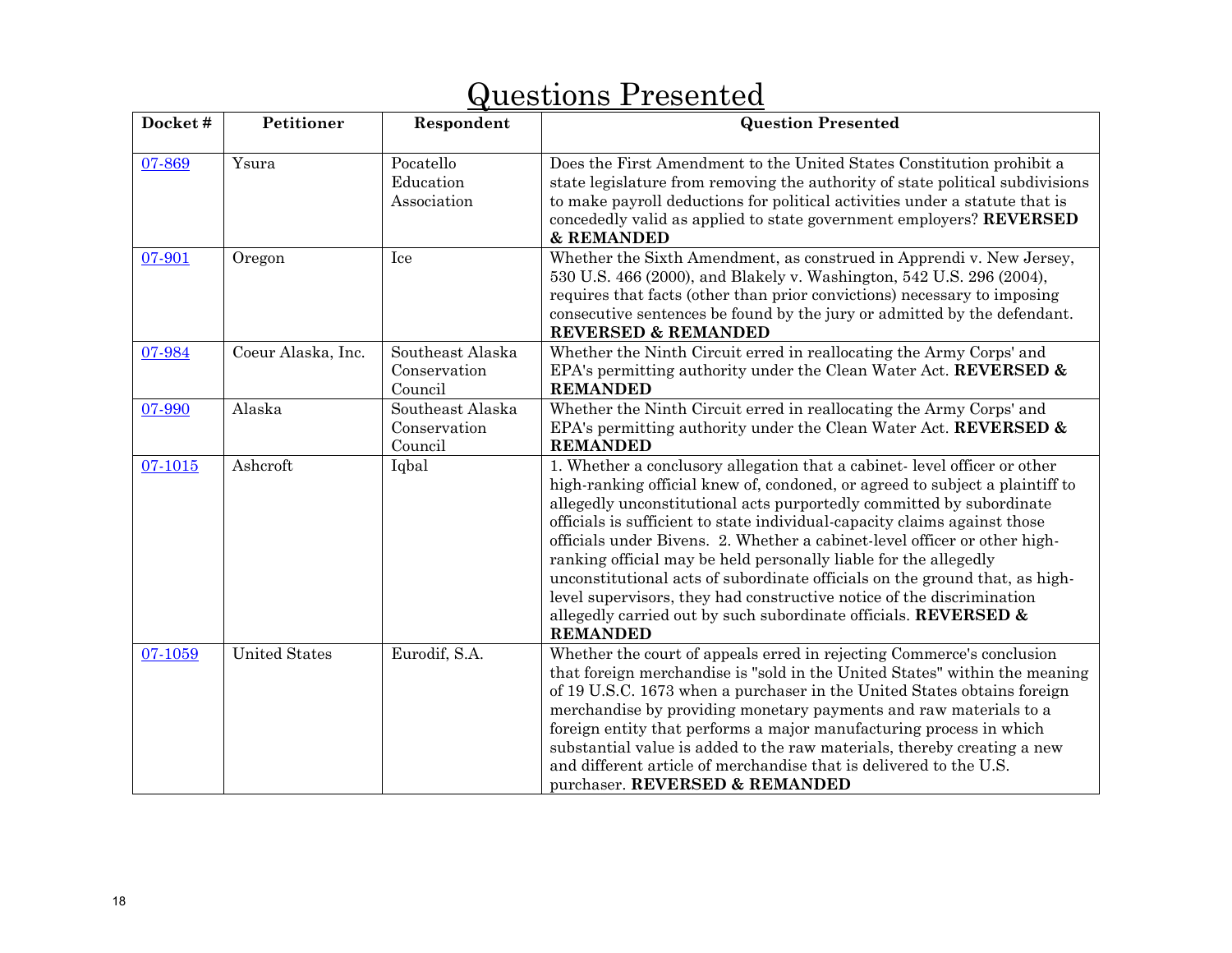| Docket# | Petitioner       | Respondent                            | <b>Question Presented</b>                                                                                                                                                                                                                                                                                                                                                                                                                                                                                                                                     |
|---------|------------------|---------------------------------------|---------------------------------------------------------------------------------------------------------------------------------------------------------------------------------------------------------------------------------------------------------------------------------------------------------------------------------------------------------------------------------------------------------------------------------------------------------------------------------------------------------------------------------------------------------------|
| 07-1078 | USEC, Inc.       | Eurodif, S.A.                         | Whether the court of appeals erred in rejecting Commerce's conclusion<br>that foreign merchandise is "sold in the United States" within the meaning<br>of 19 U.S.C. 1673 when a purchaser in the United States obtains foreign<br>merchandise by providing monetary payments and raw materials to a<br>foreign entity that performs a major manufacturing process in which<br>substantial value is added to the raw materials, thereby creating a new<br>and different article of merchandise that is delivered to the U.S.<br>purchaser. REVERSED & REMANDED |
| 07-1090 | Republic of Iraq | Beaty                                 | Whether the Republic of Iraq possesses sovereign immunity from the<br>jurisdiction of the courts of the United States in cases involving alleged<br>misdeeds of the Saddam Hussein regime and predicated on the exception<br>to immunity in former 28 U.S.C. § 1605(a)(7). REVERSED                                                                                                                                                                                                                                                                           |
| 08-539  | Republic of Iraq | Simon                                 | Whether the Republic of Iraq possesses sovereign immunity from the<br>jurisdiction of the courts of the United States in cases involving alleged<br>misdeeds of the Saddam Hussein regime and predicated on the exception<br>to immunity in former 28 U.S.C. § $1605(a)(7)$ . REVERSED                                                                                                                                                                                                                                                                        |
| 07-1114 | Cone             | Bell                                  | 1. Is a federal habeas claim "procedurally defaulted" because it has been<br>presented twice to the state courts? 2. Is a federal habeas court powerless<br>to recognize that a state court erred in holding that state law precludes<br>reviewing a claim? VACATED & REMANDED                                                                                                                                                                                                                                                                                |
| 07-1122 | Arizona          | Johnson                               | In the context of a vehicular stop for a minor traffic infraction, may an<br>officer conduct a pat-down search of a passenger when the officer has an<br>articulable basis to believe the passenger might be armed and presently<br>dangerous, but has no reasonable grounds to believe that the passenger is<br>committing, or has committed, a criminal offense? REVERSED $\&$<br><b>REMANDED</b>                                                                                                                                                           |
| 07-1125 | Fitzgerald       | <b>Barnstable School</b><br>Committee | Whether Title IX's implied right of action precludes Section 1983<br>constitutional claims to remedy sex discrimination by federally funded<br>educational institutions. REVERSED & REMANDED                                                                                                                                                                                                                                                                                                                                                                  |
| 07-1209 | Shinseki         | Sanders                               | Whether the court of appeals erred in holding that a failure of the VA to<br>give the notice required by the VCAA must be presumed to be prejudicial.<br>REVERSED & REMANDED; VACATED & REMANDED                                                                                                                                                                                                                                                                                                                                                              |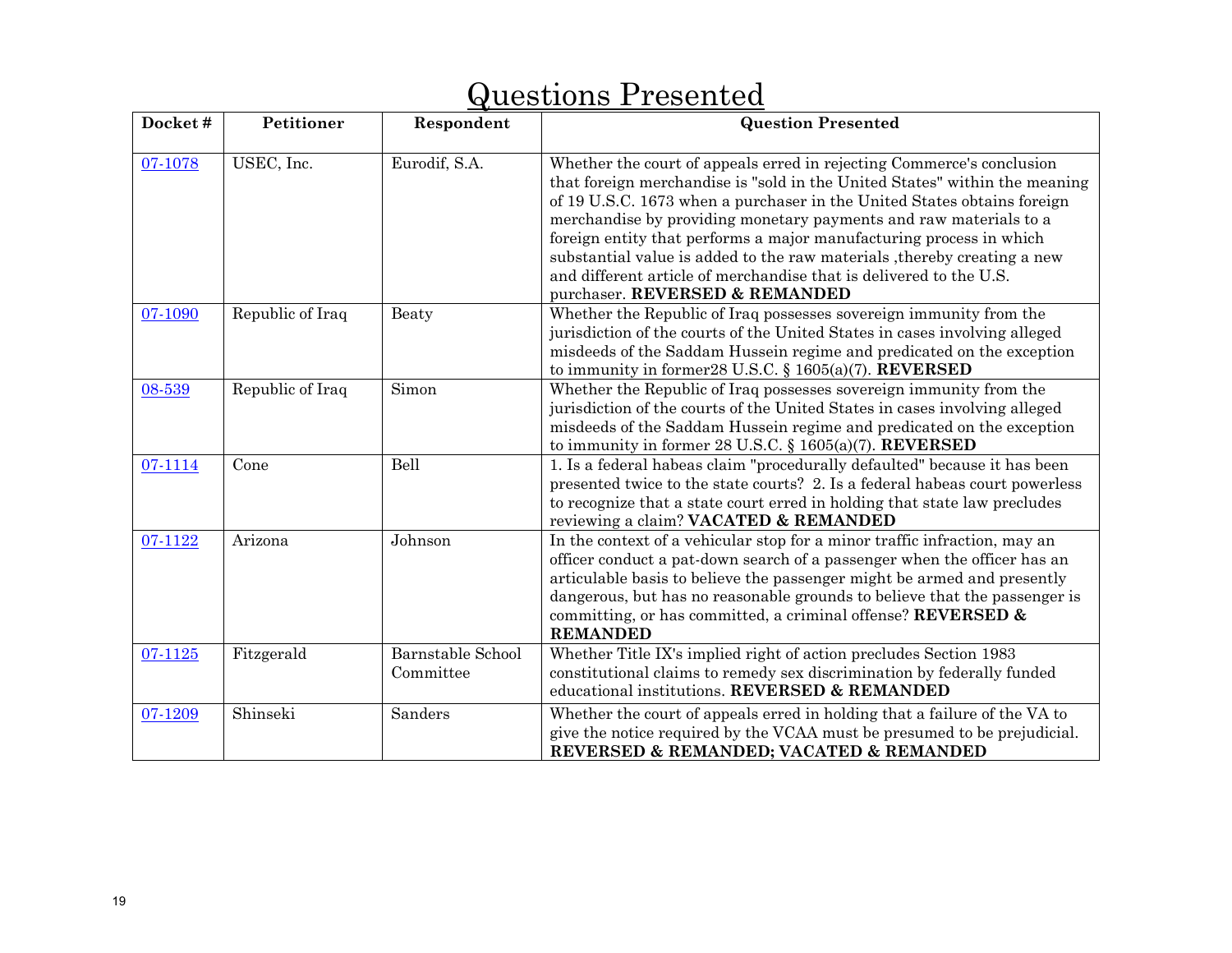| Docket# | Petitioner           | Respondent                    | <b>Question Presented</b>                                                                                                                                                                                                                                                                                                                                                                                                                                                                                                                                                                                                                                                                                                                   |
|---------|----------------------|-------------------------------|---------------------------------------------------------------------------------------------------------------------------------------------------------------------------------------------------------------------------------------------------------------------------------------------------------------------------------------------------------------------------------------------------------------------------------------------------------------------------------------------------------------------------------------------------------------------------------------------------------------------------------------------------------------------------------------------------------------------------------------------|
| 07-1239 | Winter               | <b>NRDC</b>                   | 1. Whether CEQ permissibly construed its own regulation in finding<br>"emergency circumstances." 2. Whether, in any event, the preliminary<br>injunction, based on a preliminary finding that the Navy had not satisfied<br>NEPA's procedural requirements, is inconsistent with established<br>equitable principles limiting discretionary injunctive relief. REVERSED;<br>PRELIMINARY INJUNCTION VACATED IN PART                                                                                                                                                                                                                                                                                                                          |
| 07-1309 | <b>Boyle</b>         | <b>United States</b>          | Does proof of an association-in-fact enterprise under the RICO statute, 18<br>U.S.C. $\S$ 1962(c)-(d), require at least some showing of an ascertainable<br>structure beyond that inherent in the pattern of racketeering activity in<br>which it engages? AFFIRMED                                                                                                                                                                                                                                                                                                                                                                                                                                                                         |
| 07-1315 | Knowles              | Mirzayance                    | 1. Did the Ninth Circuit again exceed its authority under $\S 2254(d)$ by<br>granting habeas relief without considering whether the state-court<br>adjudication of the claim was "unreasonable" under "clearly established<br>Federal law" based on its previous conclusion that trial counsel was<br>required to proceed with an affirmative insanity defense because it was the<br>only defense available and despite the absence of a Supreme Court<br>decision addressing the point? 2. May a federal appellate court substitute<br>its own factual findings and credibility determinations for those of a<br>district court without determining whether the district court's findings<br>were "clearly erroneous?" REVERSED & REMANDED |
| 07-1356 | Kansas               | Ventris                       | Whether a criminal defendant's "voluntary statement obtained in the<br>absence of a knowing and voluntary waiver of the [Sixth Amendment]<br>right to counsel," Michigan v. Harvey, 494 U.S. 344, 354 (1990), is<br>admissible for impeachment purposes-a question the Court expressly left<br>open in Harvey and which has resulted in a deep and enduring split of<br>authority in the Circuits and state courts of last resort? REVERSED &<br><b>REMANDED</b>                                                                                                                                                                                                                                                                            |
| 07-1372 | Hawaii               | Office of Hawaiian<br>Affairs | Whether this symbolic resolution strips Hawaii of its sovereign authority<br>to sell, exchange, or transfer 1.2 million acres of state land-29 percent of<br>the total land area of the State and almost all the land owned by the State-<br>-unless and until it reaches a political settlement with native Hawaiians<br>about the status of that land. REVERSED & REMANDED                                                                                                                                                                                                                                                                                                                                                                |
| 07-1410 | <b>United States</b> | Navajo Nation                 | 1. Whether the court of appeals' holding that the United States breached<br>fiduciary duties in connection with the Navajo coal lease amendments is<br>foreclosed by Navajo.2. If Navajo did not foreclose the question, whether<br>the court of appeals properly held that the United States is liable as a<br>mater of law to the Navajo Nation for up to \$600 million for the Secretary's                                                                                                                                                                                                                                                                                                                                               |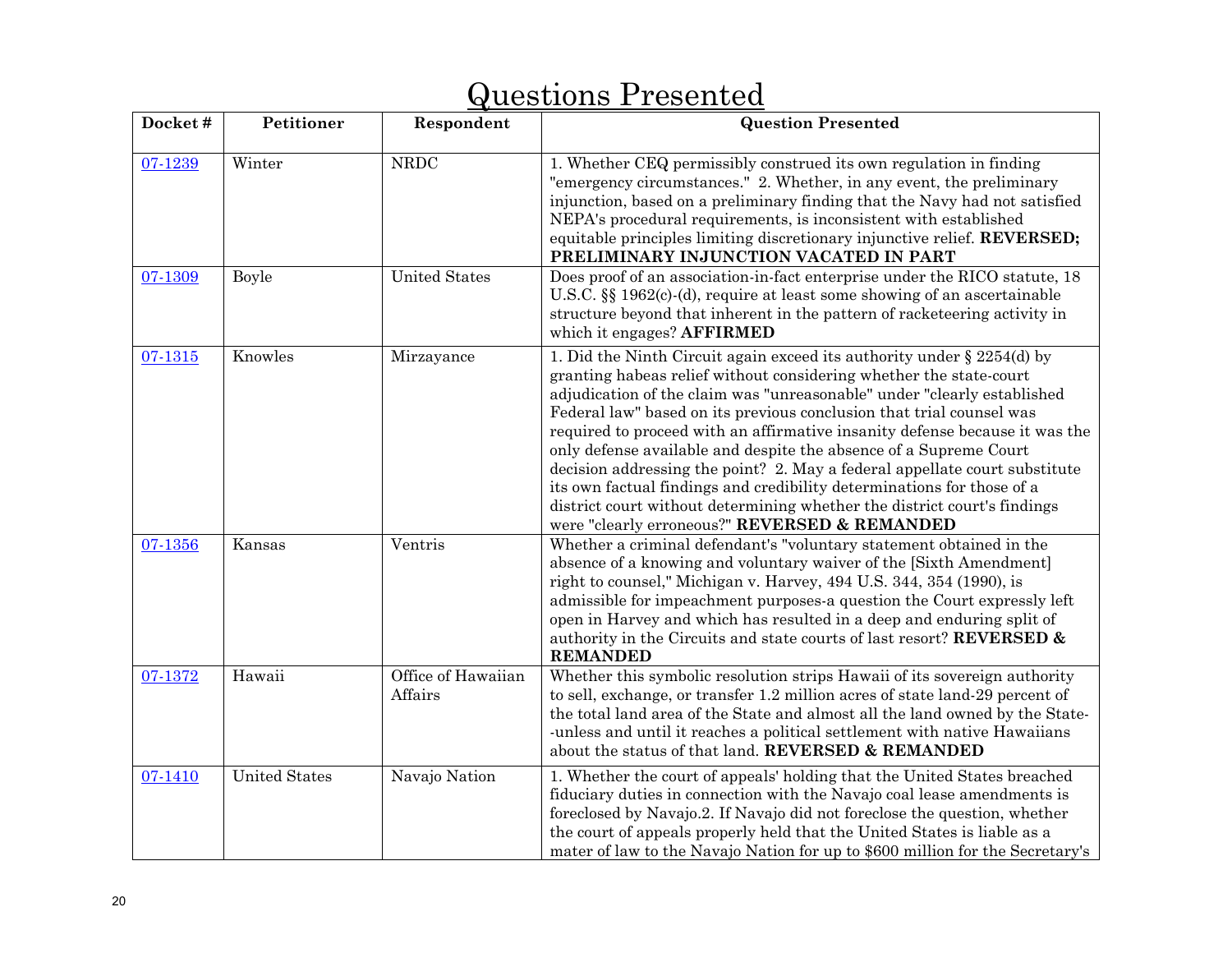#### **Docket # Petitioner Respondent | Respondent | Question Presented | Respondent | Question Presented | Respondent | Respondent | Respondent | Respondent | Respondent | Respondent | Respondent | Respondent | Respondent | Res** actions in connection with his approval of amendments to an Indian mineral lease based on several statutes that do not address royalty rates in tribal leases and common-law principles not embodied in a governing statute or regulation. **REVERSED & REMANDED** [07-1428](http://www.supremecourtus.gov/opinions/08pdf/07-1428.pdf)Ricci DeStefano 1. When an otherwise valid civil service selection process yields unintended racially disproportionate results, may municipalities reject the results and the successful candidates for reasons of race absent the demonstration required by 42 U.S.C. §2000e- 2(k)? 2. Does 42 U.S.C. §2000e-2(l) which makes it unlawful for employers "to adjust the scores of, use different cutoff scores for, or otherwise alter the results of, employment related tests on the basis of race ... ," permit employers to refuse to act on the results of such tests for reasons of race? 3. If, citing the public interest in eradicating political patronage, racism and corruption in civil service, a state's highest court mandates strict compliance with local laws requiring race-blind competitive merit selection procedures, does 42U.S.C. §2000e-7 permit federal courts to relieve municipalities from compliance with such laws? **REVERSED & REMANDED**  [08-328](http://www.supremecourtus.gov/opinions/08pdf/07-1428.pdf)Ricci DeStefano 1. When an otherwise valid civil service selection process yields unintended racially disproportionate results, may municipalities reject the results and the successful candidates for reasons of race absent the demonstration required by 42 U.S.C. §2000e- 2(k)? 2. Does 42 U.S.C. §2000e-2(l) which makes it unlawful for employers "to adjust the scores of, use different cutoff scores for, or otherwise alter the results of, employment related tests on the basis of race ... ," permit employers to refuse to act on the results of such tests for reasons of race? 3. If, citing the public interest in eradicating political patronage, racism and corruption in civil service, a state's highest court mandates strict compliance with local laws requiring race-blind competitive merit selection procedures, does 42U.S.C. §2000e-7 permit federal courts to relieve municipalities from compliance with such laws? **REVERSED & REMANDED**[07-1437](http://www.supremecourtus.gov/opinions/08pdf/07-1437.pdf) Carlsbad Technology HIF Bio Whether a district court's order remanding a case to state court following its discretionary decision to decline to exercise the supplemental jurisdiction accorded to federal courts under 28 U.S.C. § 1367(c) is properly held to be a remand for a" lack of subject matter jurisdiction" under 28 U.S.C. § 1447(c) so that such remand order is barred from any appellate review by 28 U.S.C. § 1447(d). **REVERSED & REMANDED**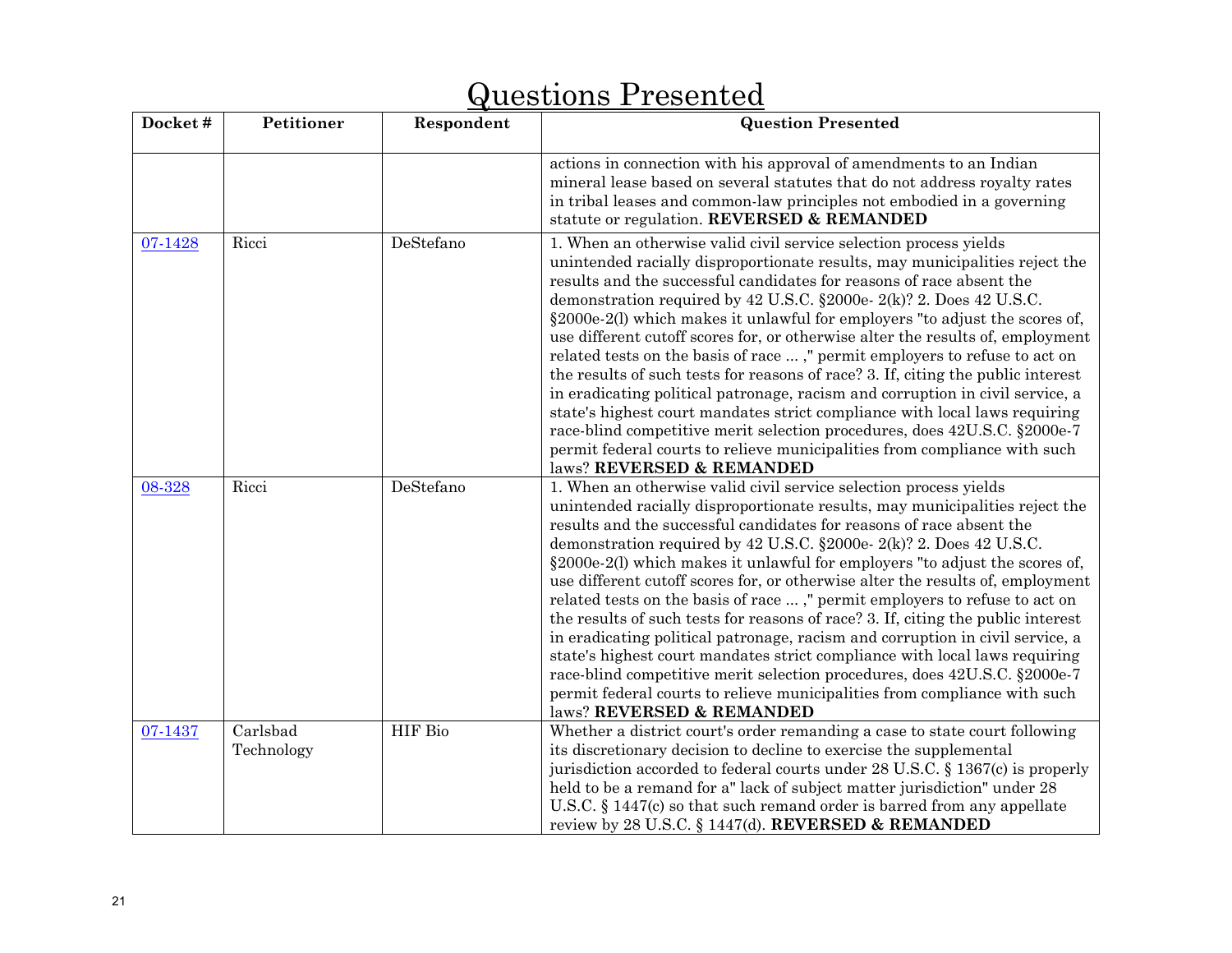| Docket# | Petitioner             | Respondent           | <b>Question Presented</b>                                                                                                                                                                                                                                                                                                                                                                                                                                                                                                                                            |
|---------|------------------------|----------------------|----------------------------------------------------------------------------------------------------------------------------------------------------------------------------------------------------------------------------------------------------------------------------------------------------------------------------------------------------------------------------------------------------------------------------------------------------------------------------------------------------------------------------------------------------------------------|
| 07-1529 | Montejo                | Louisiana            | When an indigent defendant's right to counsel has attached and counsel<br>has been appointed, must the defendant take additional affirmative steps<br>to "accept" the appointment in order to secure the protections of the Sixth<br>Amendment and preclude police-initiated interrogation without counsel<br>present? VACATED & REMANDED                                                                                                                                                                                                                            |
| 07-1601 | Burlington<br>Northern | <b>United States</b> | Whether the Ninth Circuit erred by reversing the district court's<br>reasonable apportionment of responsibility under CERCLA, and by<br>adopting a standard of review and proof requirements that depart from<br>common law principles and conflict with decisions of other circuits.<br><b>REVERSED &amp; REMANDED</b>                                                                                                                                                                                                                                              |
| 07-1607 | Shell Oil              | <b>United States</b> | Whether the Ninth Circuit erred by reversing the district court's<br>reasonable apportionment of responsibility under CERCLA, and by<br>adopting a standard of review and proof requirements that depart from<br>common law principles and conflict with decisions of other circuits.<br><b>REVERSED &amp; REMANDED</b>                                                                                                                                                                                                                                              |
| 07-6984 | Jimenez                | Quarterman           | Whether a Certificate of Appealability should have issued pursuant to<br>Slack v McDaniel, 529 U.S. 473, 482, 120 S.Ct. 1595, 1604 (2000) on the<br>question of whether pursuant to 28 U.S.C. § 2244 (d)(1)(A) when through<br>no fault of the petitioner, he was unable to obtain a direct review and the<br>highest State Court granted relief to place him back to original position on<br>direct review, should the 1-year limitations begin to run after he has<br>completed that direct review resetting the 1-year limitations period.<br>REVERSED & REMANDED |
| 07-8521 | Harbison               | Bell                 | 1. Does 18 U.S.C. §3599(a)(2) and (e) (recodifying verbatim former 21<br>U.S.C. $$848(q)$ (4)(B)and (q) (8)), permit federally-funded habeas counsel to<br>represent a condemned inmate in state clemency proceedings when the<br>state has denied state funded counsel for that purpose? 2. Is a certificate<br>of appealability required to appeal an order denying a request for<br>federally-funded counsel under 18 U.S.C. §3599(a)(2) and (e)?<br><b>REVERSED</b>                                                                                              |
| 07-9712 | Puckett                | <b>United States</b> | Whether a forfeited claim that the government breached a plea agreement<br>is subject to the plain-error standard of Rule 52(b) of the Federal Rules of<br>Criminal Procedure. AFFIRMED                                                                                                                                                                                                                                                                                                                                                                              |
| 07-9995 | Rivera                 | Illinois             | Whether the erroneous denial of a criminal defendant's preemptory<br>challenge that resulted in the challenged juror being seated requires<br>automatic reversal of a conviction. AFFIRMED                                                                                                                                                                                                                                                                                                                                                                           |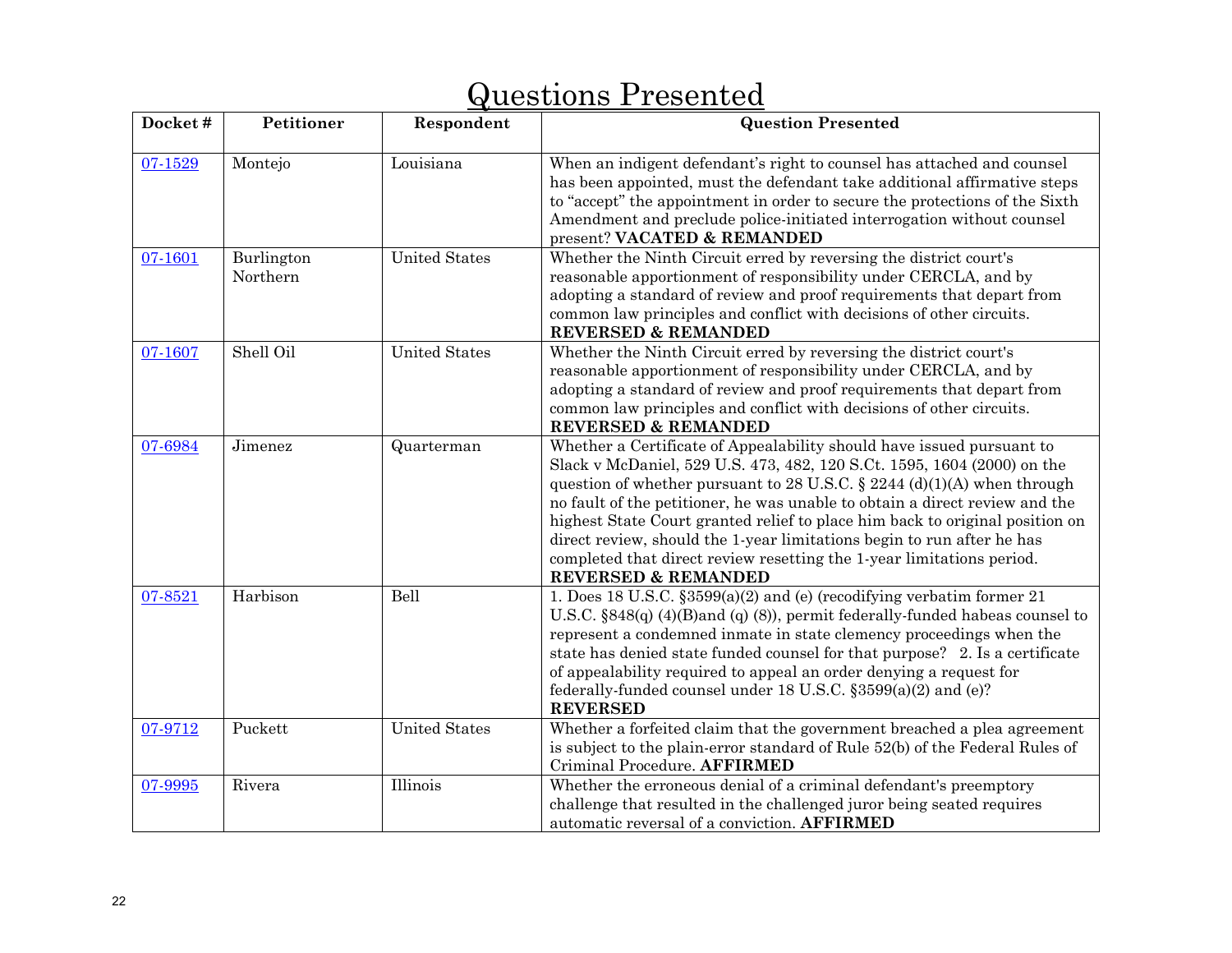| Docket#  | Petitioner                    | Respondent                  | <b>Question Presented</b>                                                                                                                                                                                                                                                                                                                                                                                                                                                                                                                                                                                                                                    |
|----------|-------------------------------|-----------------------------|--------------------------------------------------------------------------------------------------------------------------------------------------------------------------------------------------------------------------------------------------------------------------------------------------------------------------------------------------------------------------------------------------------------------------------------------------------------------------------------------------------------------------------------------------------------------------------------------------------------------------------------------------------------|
| 07-10374 | Haywood                       | Drown                       | Whether a state's withdrawal of jurisdiction over certain damages claims<br>against state corrections employees - from state courts of general<br>jurisdiction - may be constitutionally applied to exclude federal claims<br>under Section 1983, especially when, as here, the state legislature<br>withdrew jurisdiction because it concluded that permitting such lawsuits<br>is bad policy? REVERSED & REMANDED                                                                                                                                                                                                                                          |
| 07-10441 | Corley                        | <b>United States</b>        | Whether 18 U.S.C. § 3501 - read together with Fed. R. Crim. P. Rule 5(a),<br>McNabb v. United States, 318 U.S. 332 (1943), and Mallory v. United<br>States, 354 U.S. 449 (1957) - requires that a confession taken more than<br>six hours after arrest and before presentment be suppressed if there was<br>unreasonable or unnecessary delay in bringing the defendant before the<br>magistrate judge. VACATED & REMANDED                                                                                                                                                                                                                                   |
| 08-6     | District Attorney's<br>Office | Osborne                     | 1. May Osborne use $\S$ 1983 as a discovery device for obtaining<br>postconviction access to the state's biological evidence when he has no<br>pending substantive claim for which that evidence would be material? 2.<br>Does Osborne have a right under the Fourteenth Amendment's Due<br>Process Clause to obtain postconviction access to the state's biological<br>evidence when the claim he intends to assert - a freestanding claim of<br>innocence - is not legally cognizable? REVERSED & REMANDED                                                                                                                                                 |
| 08-22    | Caperton                      | A.T. Massey Coal<br>Company | Whether Justice Benjamin's failure to recuse himself from participation in<br>his principal financial supporter's case violated the Due Process Clause of<br>the Fourteenth Amendment. REVERSED & REMANDED                                                                                                                                                                                                                                                                                                                                                                                                                                                   |
| 08-67    | Yeager                        | <b>United States</b>        | Whether, when a jury acquits a defendant on multiple counts but fails to<br>reach a verdict on other counts that share a common element, and, after a<br>complete review of the record, the court of appeals determines that the<br>only rational basis for the acquittals is that an essential element of the<br>hung counts was determined in the defendant's favor, collateral estoppel<br>bars a retrial on the hung counts. REVERSED & REMANDED                                                                                                                                                                                                         |
| 08-88    | Vermont                       | <b>Brillon</b>              | 1. Whether continuances and delays caused solely by an indigent<br>defendant's public defender can arise to a speedy trial right violation, and<br>be charged against the State pursuant to the test in Barker v. Wingo, on<br>the theory that public defenders are paid by the state (with a small "s"). 2.<br>Whether the right to counsel, as established in Gideon v. Wainwright,<br>should result in broader speedy trial rights to indigent defendants than<br>defendants who are able to retain private counsel, such that only delays by<br>private counsel get charged against the defendant under the Barker v.<br>Wingo test. REVERSED & REMANDED |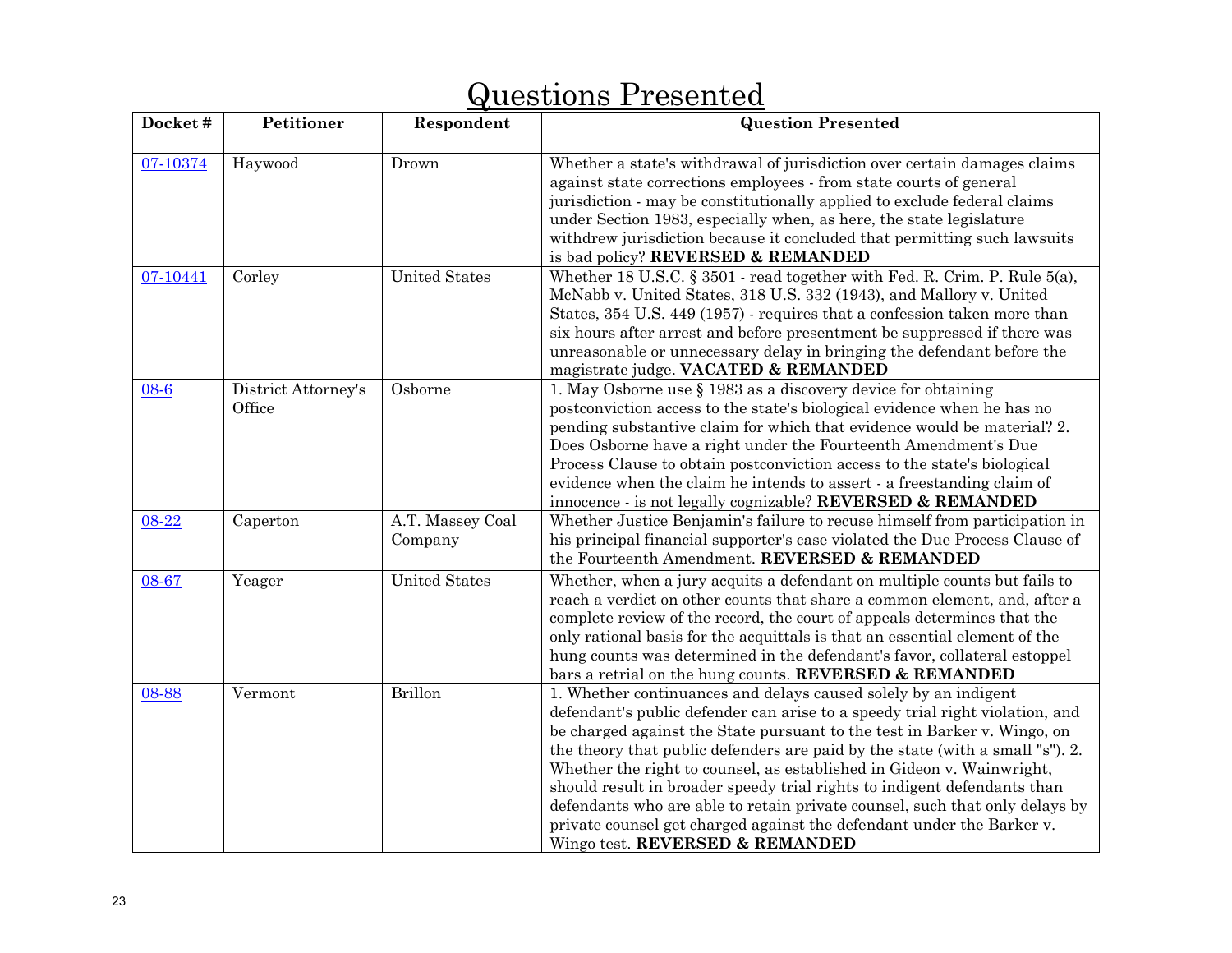| Docket# | Petitioner                      | Respondent           | <b>Question Presented</b>                                                                                                                                                                                                                                                                                                                                                                                                                                                                                                                                                                                                                                                                                                                                                                                                                                                                                                                                   |
|---------|---------------------------------|----------------------|-------------------------------------------------------------------------------------------------------------------------------------------------------------------------------------------------------------------------------------------------------------------------------------------------------------------------------------------------------------------------------------------------------------------------------------------------------------------------------------------------------------------------------------------------------------------------------------------------------------------------------------------------------------------------------------------------------------------------------------------------------------------------------------------------------------------------------------------------------------------------------------------------------------------------------------------------------------|
| 08-108  | Flores-Figueroa                 | <b>United States</b> | Whether, to prove aggravated identity theft under 18 U.S.C. $\S$ 1028A(a)(1),<br>the Government must show that the defendant knew that the means of<br>identification he used belonged to another person. REVERSED &<br><b>REMANDED</b>                                                                                                                                                                                                                                                                                                                                                                                                                                                                                                                                                                                                                                                                                                                     |
| 08-146  | Arthur Andersen                 | Carlisle             | 1) Whether Section $16(a)(l)(A)$ of the FAA provides appellate jurisdiction<br>over an appeal from an order denying an application made under Section 3<br>to stay claims involving non-signatories to the arbitration agreement. 2)<br>Whether Section 3 of the FAA allows a district court to stay claims against<br>nonsignatories to an arbitration agreement when the nonsignatories can<br>otherwise enforce the arbitration agreement under principles of contract<br>and agency law, including equitable estoppel. REVERSED &<br><b>REMANDED</b>                                                                                                                                                                                                                                                                                                                                                                                                    |
| 08-192  | Abuelhawa                       | <b>United States</b> | Whether the use of a telephone to buy drugs for personal use "facilitates"<br>the commission of a drug "felony," in violation of 21 U.S.C. $\S$ 843(b), on the<br>theory that the crime facilitated by the buyer is not his purchase of drugs<br>for personal use (a misdemeanor), but is the seller's distribution of the<br>drugs to him (a felony). REVERSED & REMANDED                                                                                                                                                                                                                                                                                                                                                                                                                                                                                                                                                                                  |
| 08-214  | <b>Atlantic Sounding</b><br>Co. | Townsend             | May a seaman recover punitive damages for the willful failure to pay<br>maintenance and cure? AFFIRMED & REMANDED                                                                                                                                                                                                                                                                                                                                                                                                                                                                                                                                                                                                                                                                                                                                                                                                                                           |
| 08-267  | <b>United States</b>            | Denedo               | Whether an Article I military appellate court has jurisdiction to entertain<br>a petition for a writ of error coram nobis filed by a former service member<br>to review a court martial conviction that has become final under the<br>Uniform Code of Military Justice, 10 U.S.C. 801 et seq. AFFIRMED &<br><b>REMANDED</b>                                                                                                                                                                                                                                                                                                                                                                                                                                                                                                                                                                                                                                 |
| 08-289  | Horne                           | Flores               | By interpreting the phrase "appropriate action" under Section 1703(f) of<br>the Equal Education Opportunity Act as a requirement that the State of<br>Arizona provide for a minimum amount of funding specifically allocated for<br>English Language Learner programs statewide, did the Ninth Circuit<br>violate the doctrine prohibiting federal courts from usurping the<br>discretionary power of state governments to determine how to<br>appropriately manage and fund their public education systems? 2. Should<br>the phrase "appropriate action" as used in Section 1703(f) of the Equal<br>Education Opportunity Act be interpreted consistently with the No Child<br>Left Behind Act of 2001, where both Acts have the same purpose with<br>respect to English Language Learners and the NCLB provides specific<br>standards for the implementation of adequate English Language Learner<br>programs, but the EEOA does not? REVERSED & REMANDED |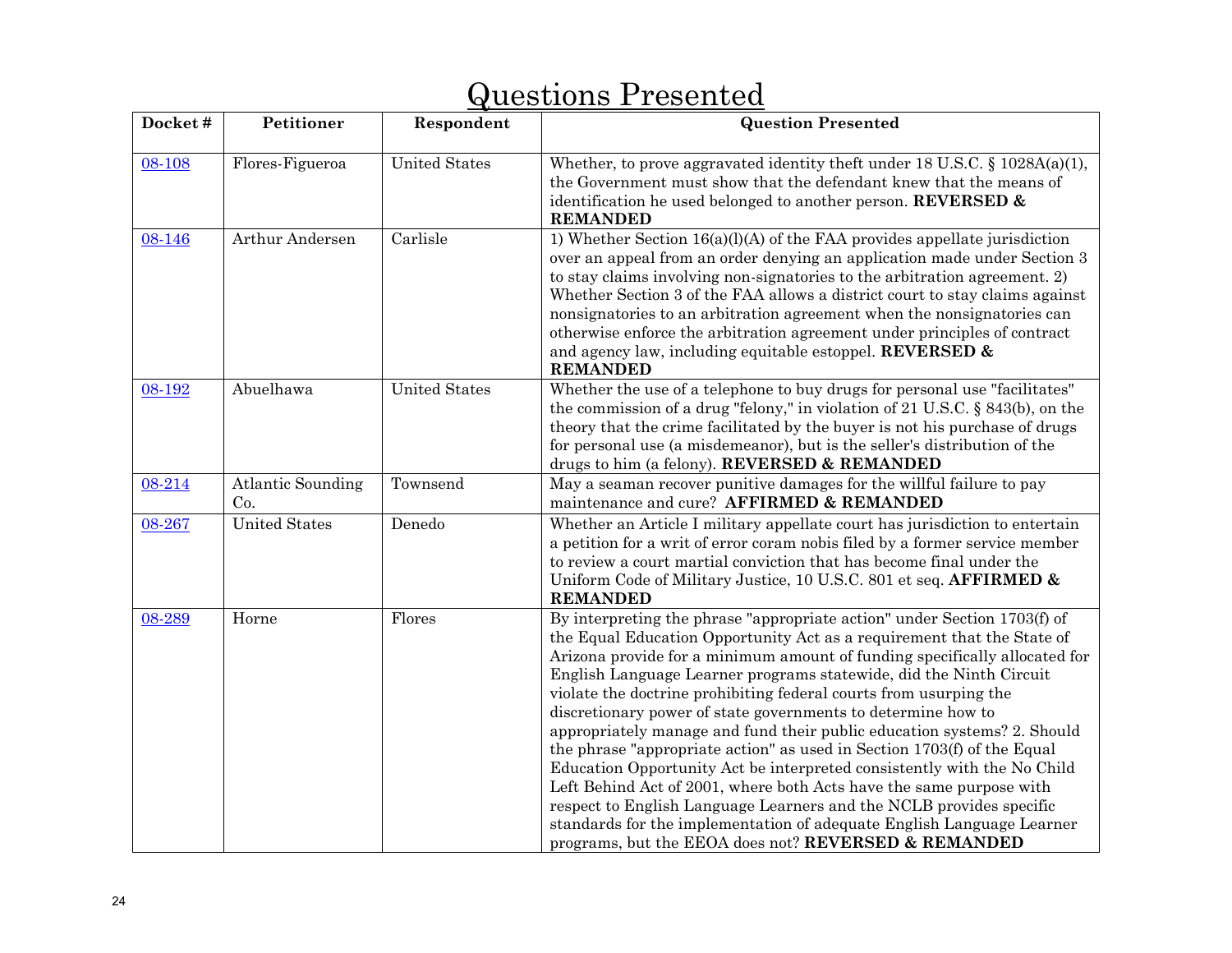#### **Docket # Petitioner Respondent | Respondent | Question Presented | Respondent | Question Presented | Respondent | Respondent | Respondent | Respondent | Respondent | Respondent | Respondent | Respondent | Respondent | Res** [08-294](http://www.supremecourtus.gov/opinions/08pdf/08-289.pdf) Speaker of the House Flores Whether a federal-court injunction seeking to compel institutional reform should be modified in the public interest when the original judgment could not have been issued on the state of facts and law that now exist, even if the named defendants support the injunction. 2. Whether compliance with NCLB's extensive requirements for English language instruction is sufficient to satisfy the EEOA's mandate that States take "appropriate action" to overcome language barriers impeding students' access to equal educational opportunities. **REVERSED & REMANDED** [08-295](http://www.supremecourtus.gov/opinions/08pdf/08-295.pdf) Travelers Indemnity Bailey Whether the court of appeals erred in categorically holding that bankruptcy courts do not have jurisdiction to enter confirmation orders that extend beyond the "res" of a debtor's estate, despite this Court's recent ruling that "[t]he Framers would have understood that laws 'on the subject of Bankruptcies' included laws providing, in certain respects, for more than simple adjudications of rights in the res," Central Virginia Community College v. Katz, 546 U.S. 356, 370 (2006), and whether the court of appeals compounded this error by: (a) failing to apply as written a federal statute (11 USC  $\S$ § 524(g) and (h)), by limiting the scope of relief in a manner that is contrary to the express terms and purposes of that statute; (b) failing to give effect to the Supremacy Clause and holdings of this Court that federal bankruptcy relief cannot be overridden by rights alleged to have been created under state law; and (c) failing to respect important principles of finality and repose, and the express provisions of  $\S524(g)$ , by failing to approve a federal court's enforcement of a confirmation order that was affirmed over two decades ago on direct appeal. **REVERSED & REMANDED** [08-307](http://www.supremecourtus.gov/opinions/08pdf/08-295.pdf) Common Law Settlement Bailey Once a bankruptcy court's subject-matter jurisdiction over a case attaches, whether the court must have a separate jurisdictional basis to approve a third-party injunction provision in a plan of reorganization or related confirmation order. **REVERSED & REMANDED**[08-305](http://www.supremecourtus.gov/opinions/08pdf/08-305.pdf)Forest Grove T.A. Whether parents of a student who has never previously received special education services from a school district may be eligible under the

school tuition. **AFFIRMED**

Individuals with Disabilities Education Act for reimbursement of private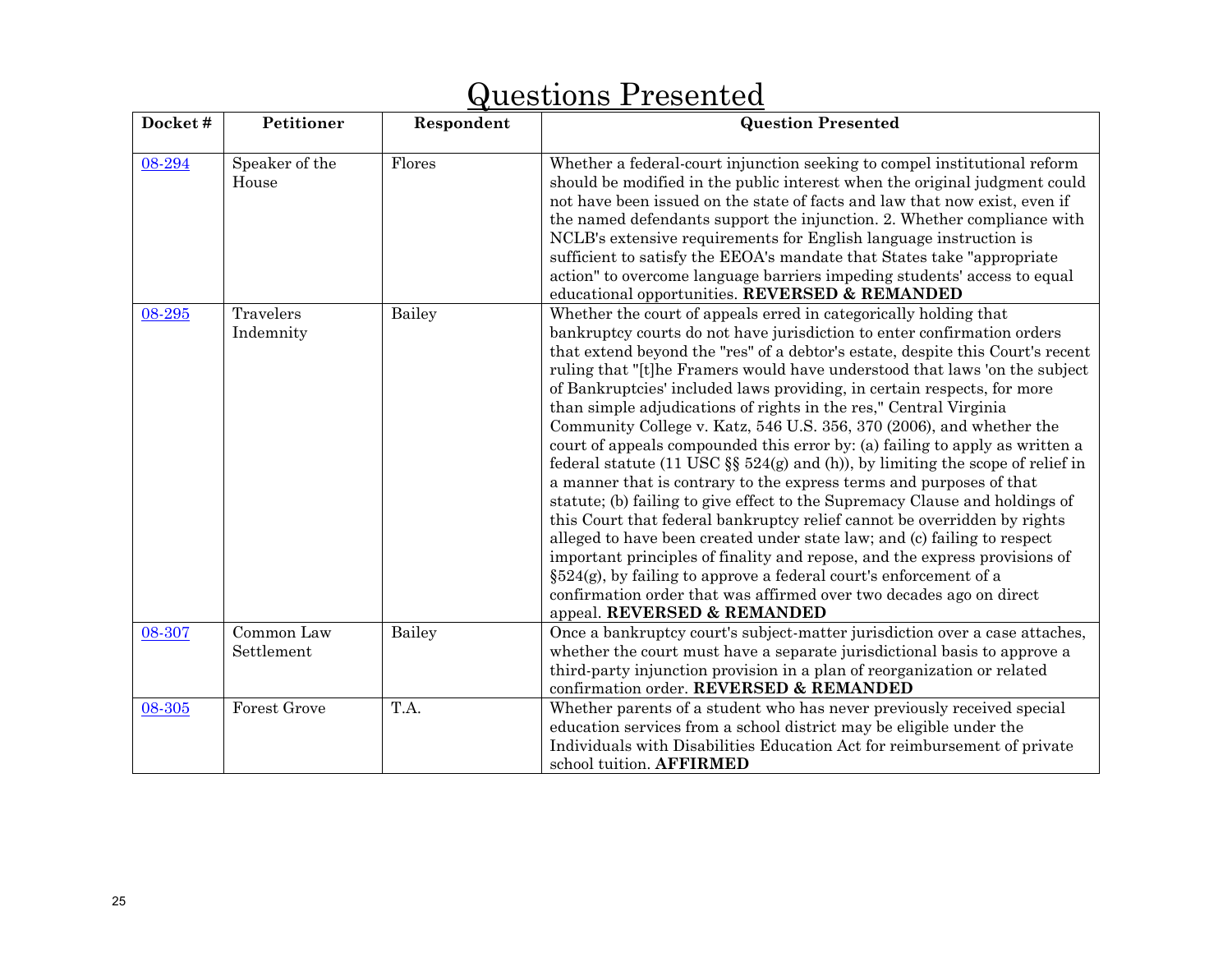#### **Docket # Petitioner Respondent | Respondent | Question Presented | Respondent | Question Presented | Respondent | Respondent | Respondent | Respondent | Respondent | Respondent | Respondent | Respondent | Respondent | Res** [08-310](http://www.supremecourtus.gov/opinions/08pdf/08-310.pdf)Polar Tankers City of Valdez 1. Whether a municipal personal property tax that falls exclusively on large vessels using the municipality's harbor violates the Tonnage Clause of the Constitution, art. I, § 10, cl. 3. 2. Whether a municipal personal property tax that is apportioned to reach the value of property with an outof-State domicile for periods when the property is on the high seas or otherwise outside the taxing jurisdiction of any State violates the Commerce and Due Process Clauses of the Constitution. **REVERSED & REMANDED**[08-322](http://www.supremecourtus.gov/opinions/08pdf/08-322.pdf)NAMUDNO Holder Whether the appellant is eligible to "bail out" from the preclearance requirement of Section 5 of the Voting Rights Act, and whether Congress provided sufficient justification of current voting discrimination when extended the requirement in 2006 for another twenty-five years. **REVERSED & REMANDED** [08-441](http://www.supremecourtus.gov/opinions/08pdf/08-441.pdf)Gross FBL Financial Services Must a plaintiff present direct evidence of discrimination in order to obtain a mixed motive instruction in a non-Title VII discrimination case? **VACATED & REMANDED** [08-453](http://www.supremecourtus.gov/opinions/08pdf/08-453.pdf) Cuomo Clearinghouse Ass.c' Whether 12 USC  $\S$  484 and 12 CFR  $\S$  7.4000 prohibit measures taken by the New York State Attorney General to enforce state fair lending law against national banks by subjecting those entities to "visitorial powers." **AFFIRMED IN PART; REVERSED IN PART** [08-479](http://www.supremecourtus.gov/opinions/08pdf/08-479.pdf)Safford USD Redding Whether the Fourth Amendment prohibits public school officials from conducting a strip search of a student suspected of possessing and distributing a prescription drug on campus in violation of school policy. **AFFIRMED IN PART; REVERSED IN PART; VACATED IN PART** [08-495](http://www.supremecourtus.gov/opinions/08pdf/08-495.pdf)Nijhawan | Holder | Whether the petitioner's conviction for mail, bank and wire fraud qualified as an aggravated felony under the immigration laws, the penalty for which is lifetime banishment from the country. **AFFIRMED**  [08-598](http://www.supremecourtus.gov/opinions/08pdf/08-598.pdf) Bobby Bies Whether the holding of a state post-conviction hearing to determine the mental capacity of a capital defendant whose death sentence was affirmed before Atkins v. Virginia (2002), which barred the execution of mentally retarded defendants, violates the Double Jeopardy clause. **REVERSED & REMANDED**[08-660](http://www.supremecourtus.gov/opinions/08pdf/08-660.pdf) Eisenstein City of New York Whether the 30-day time limit in Federal Rule of Appellate Procedure  $4(a)(1)(A)$  for filing a notice of appeal, or the 60-day time limit in Rule 4(a)(1)(B), applies to a qui tam action under the False Claims Act. **AFFIRMED**